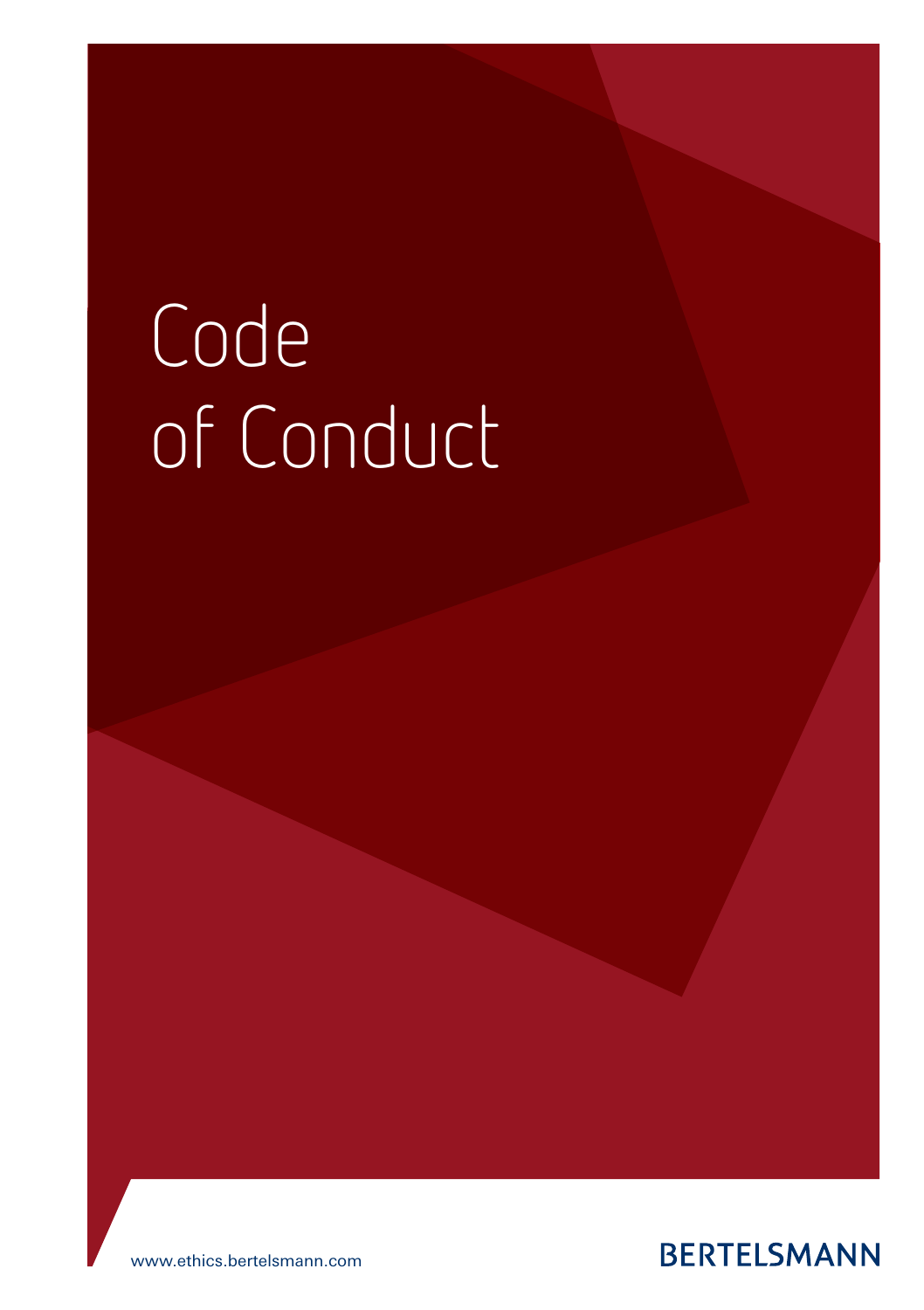# **Contents**

| 1     | <b>Statement from the Bertelsmann Executive Board</b> | 04              |
|-------|-------------------------------------------------------|-----------------|
|       | on the importance of the Code of Conduct              |                 |
| 2     | <b>Principles</b>                                     | 08              |
| 2.1   | General requirements                                  | 10 <sup>°</sup> |
| 2.1.1 | Compliance with the law                               | 11              |
| 2.1.2 | Freedom to speak without fear of retaliation          | 12              |
| 2.1.3 | Mutual trust & respect                                | 13              |
| 2.1.4 | Conflicts of interest                                 | 14              |
| 2.1.5 | Protection of company assets & anti-fraud             | 15              |
| 2.2   | Interactions with business partners and third parties | 16              |
| 2.2.1 | Interactions with business partners                   | 17              |
| 2.2.2 | Governmental & regulatory relations                   | 18              |
| 2.2.3 | Anti-corruption & anti-bribery                        | 19              |
| 2.2.4 | Fair competition                                      | 20              |
| 2.2.5 | Product safety                                        | 21              |
| 2.3   | Handling of information                               | 22              |
| 2.3.1 | Media independence & responsibilities                 | 23              |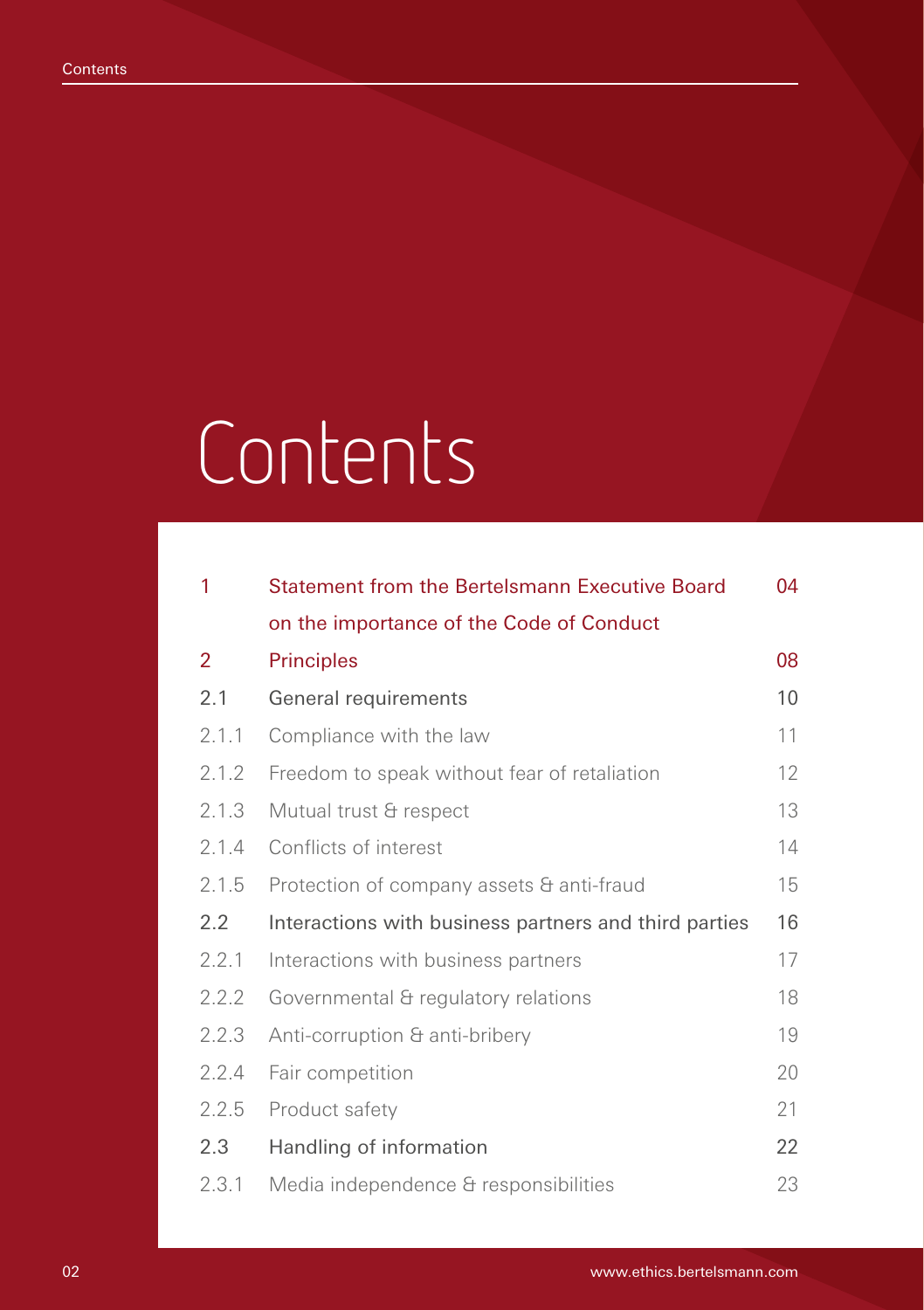| 2.3.2 | Intellectual property protection         | 24 |
|-------|------------------------------------------|----|
| 2.3.3 | Data privacy & protection                | 25 |
| 2.3.4 | Financial integrity                      | 26 |
| 2.3.5 | Insider trading                          | 27 |
| 2.3.6 | Statements regarding products & services | 28 |
| 2.3.7 | Information technology use & security    | 29 |
| 2.3.8 | Confidentiality & public relations       | 30 |
| 2.4   | People & environment                     | 32 |
| 2.4.1 | Human rights, health & environment       | 33 |
| 2.4.2 | Fair working conditions                  | 33 |
| 3     | Decision-making guide                    | 34 |
| 4     | Your contacts for the Code of Conduct    | 36 |
| 4.1   | In your immediate working environment    | 39 |
| 4.2   | The Bertelsmann Corporate Center         | 40 |
| 4.3   | Internet-based system                    | 41 |
| 4.4   | Ombudsperson                             | 42 |
|       | Index                                    | 44 |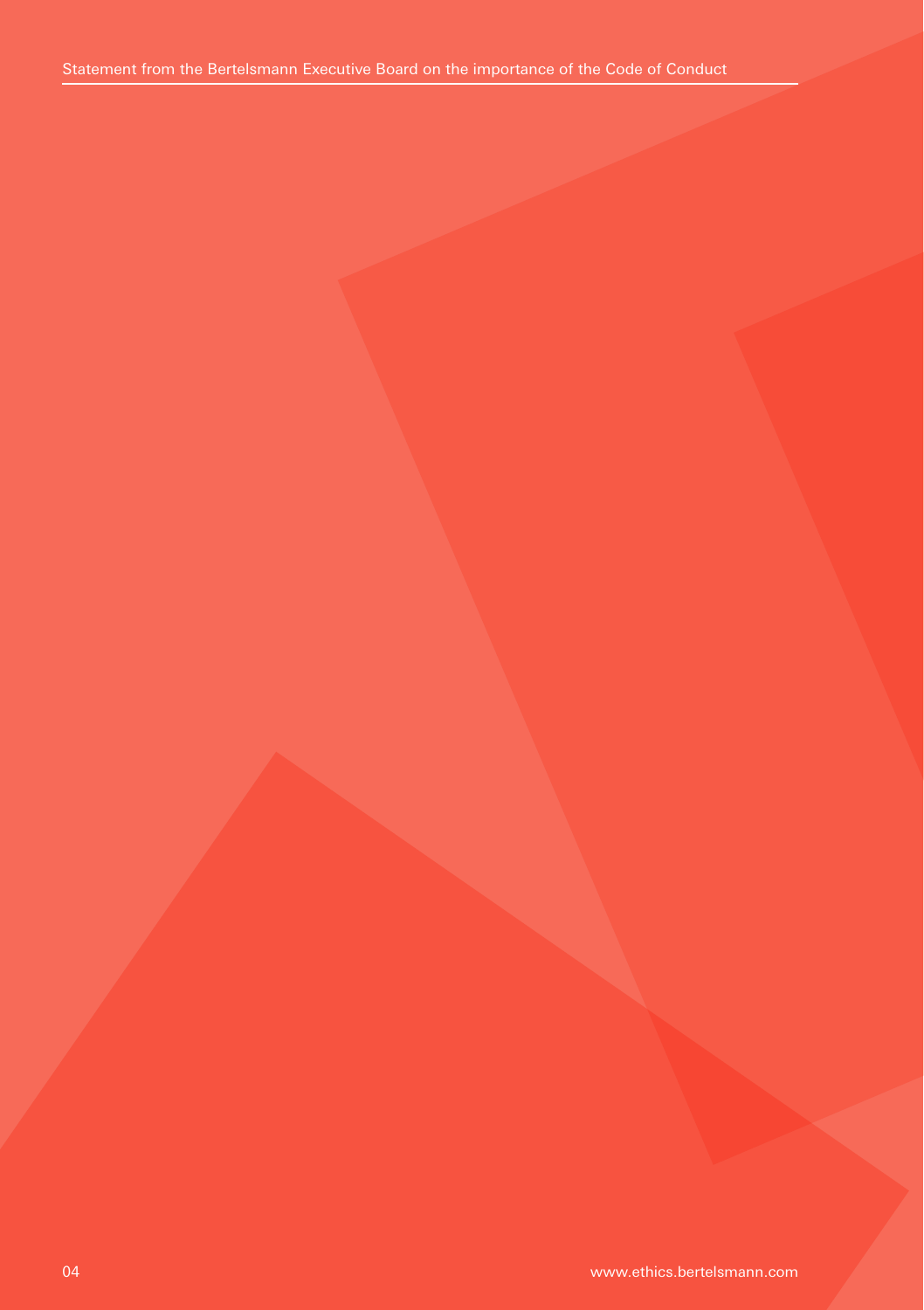1 Statement from the Bertelsmann Executive Board on the importance of the Code of Conduct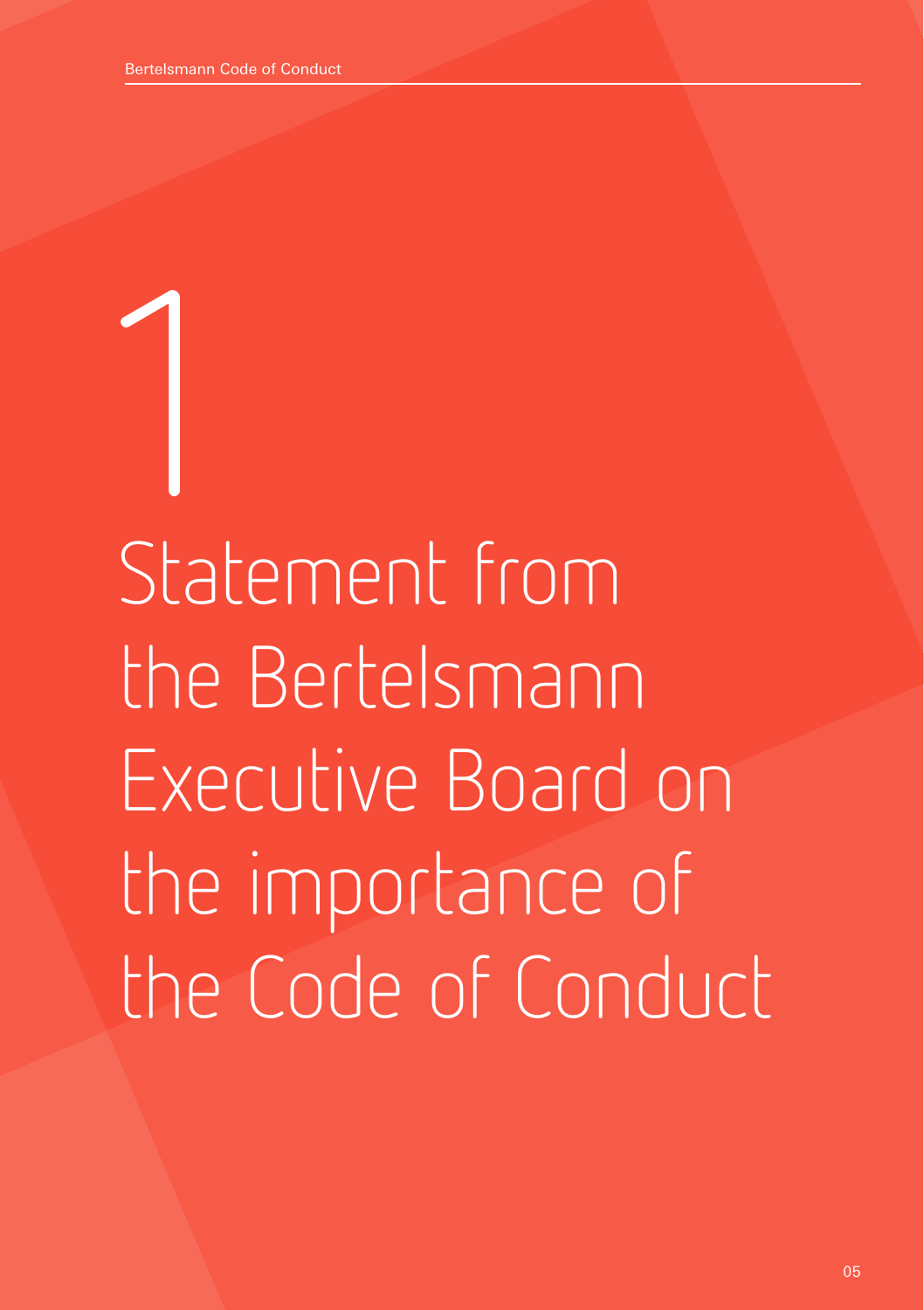### Dear colleagues,

Economic success and good corporate citizenship are inseparable objectives of our corporation. As such, responsible and ethical behavior toward employees, business partners, society and the environment is an integral part of our company's value system. This is codified in the Bertelsmann Essentials, which outline the goals and basic values of how we conduct our business, while the Bertelsmann Code of Conduct provides further detail.

It goes without saying that we conduct our business in compliance with laws and regulations. Violations are not only inconsistent with our values; they are also harmful to our reputation and can lead to significant legal consequences. Individuals who act in an unlawful manner, or even enrich themselves at the expense of the company, are harming the company, its shareholders and its employees. Such behavior diminishes the company's financial success, hampers its capacity to invest and grow, and can ultimately jeopardize the jobs it provides.

The Code of Conduct serves as a common guideline for our decisions and our actions. It outlines binding minimum standards for responsible behavior toward business partners and the public, as well as for our behavior within the company. By heightening awareness of legal risks it will help prevent any violations of relevant laws. All of us—Supervisory Board, Executive Board, and employees—are obligated to adhere to the principles laid out in this Code. This Code is binding for Bertelsmann SE & Co. KGaA, Bertelsmann Management SE and all companies that Bertelsmann SE & Co. KGaA controls. Based on this Code, the divisional groups RTL Group and Gruner + Jahr have established their own corresponding Codes of Conduct.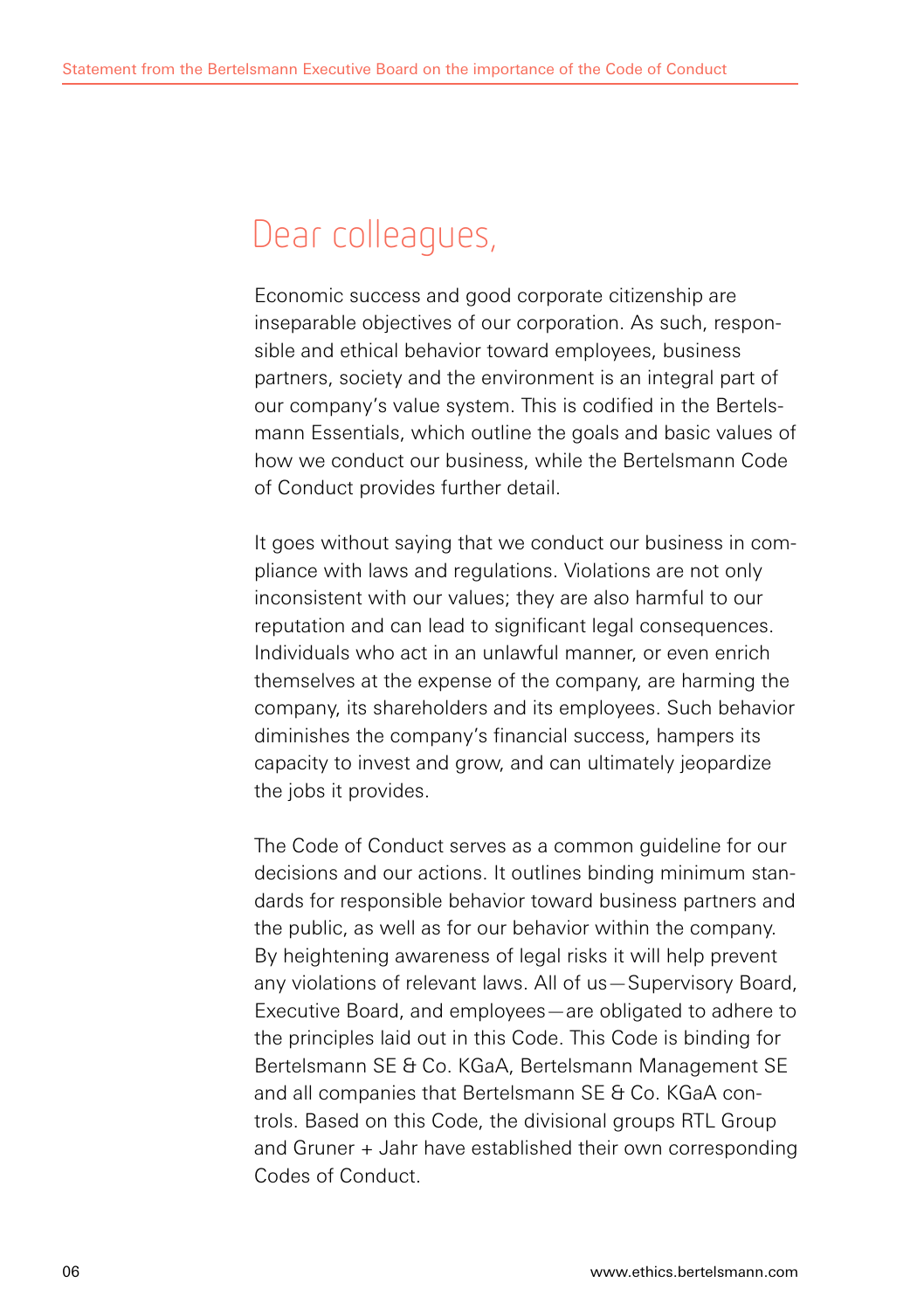With respect to the Code, we would like to underscore the following three points:

- > Nothing can take the place of personal integrity and sound judgment. In order to uphold our corporate responsibility, it is essential that all of us are aware of the laws and regulations relevant to our respective fields of work, and take personal responsibility for abiding by them.
- > Managers have a special obligation to lead by example. Embodying our values, exemplifying our corporate culture and taking action against any business activities that are inconsistent with the law or our company principles are part of every manager's responsibilities at Bertelsmann.
- > The company and its management also have the responsibility to create an environment in which topics can be discussed openly and without fear of retaliation. This applies, in particular, to violations of the Code of Conduct. Whoever becomes aware of any such violation should be able to turn to a person they can trust within their immediate work environment. If this is not possible or advisable in a certain situation, employees at Bertelsmann can always seek guidance from other contact persons, in particular their colleagues in the Ethics & Compliance department. These contact persons are introduced in this Code.

The continued development and success of our company depends largely on our shared commitment to social responsibility and our ability to maintain our reputation as a trustworthy business partner. Thank you for contributing to this goal through the integrity of your individual actions.

The Executive Board Bertelsmann SE & Co. KGaA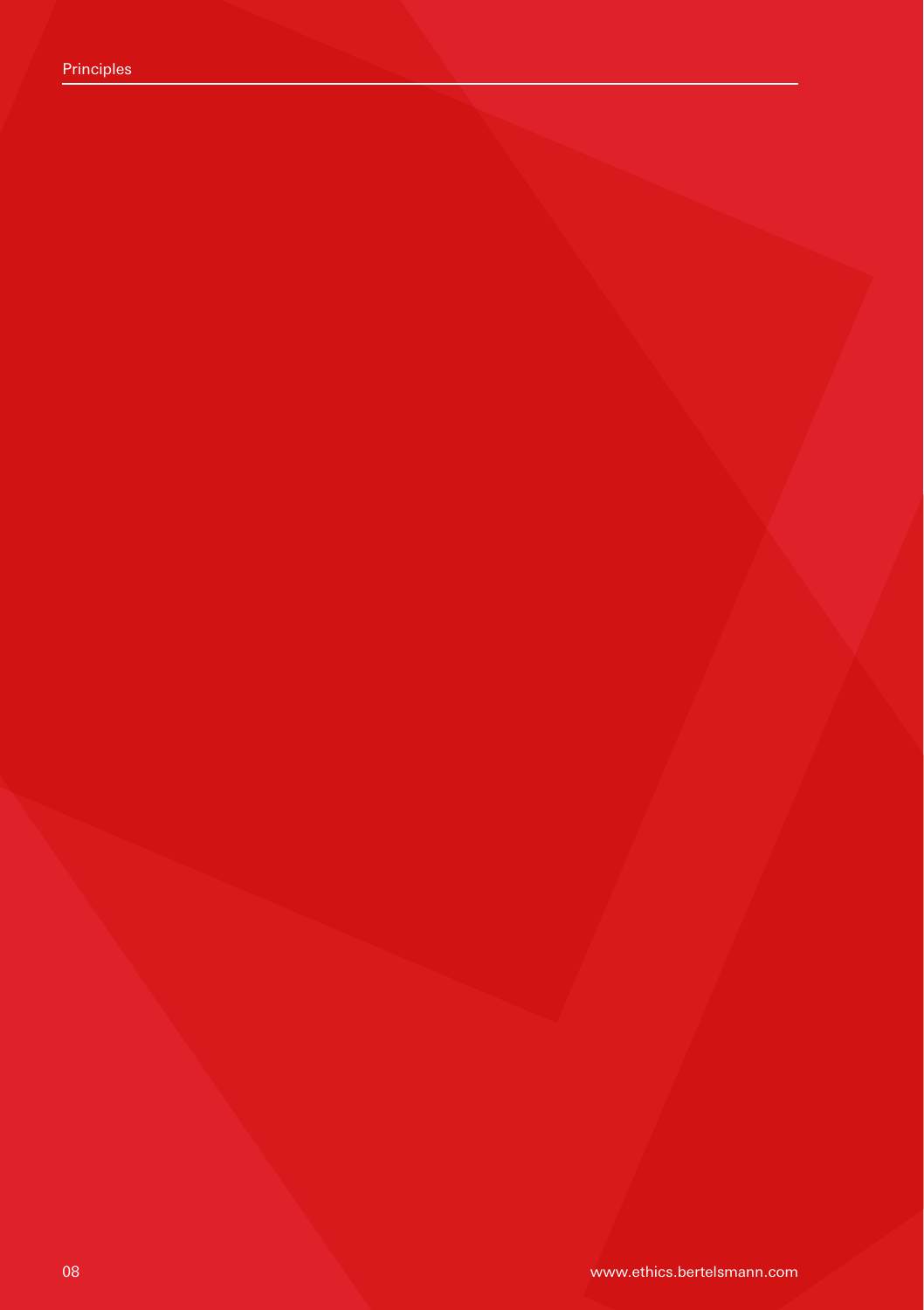2 Principles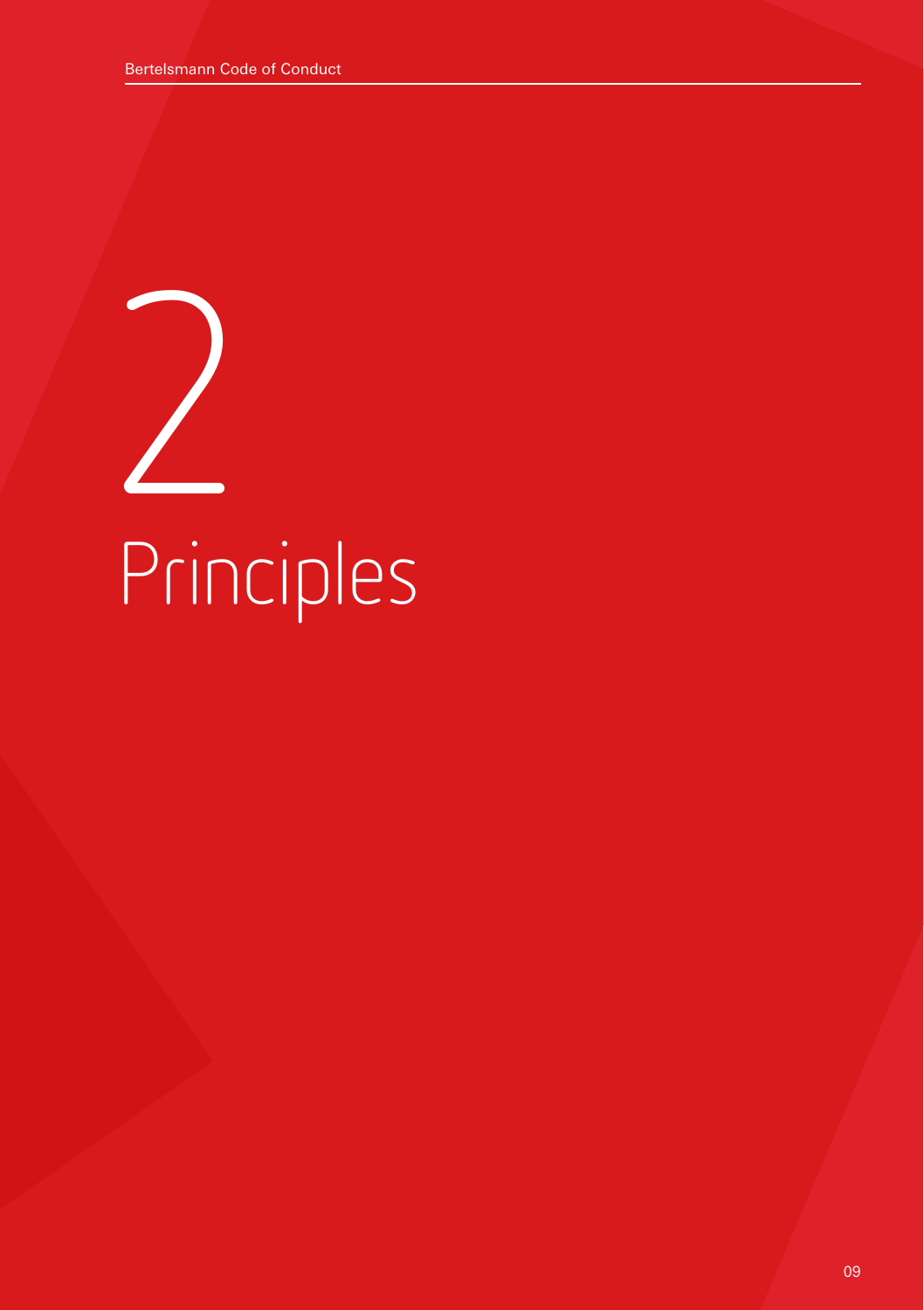# 2.1 General requirements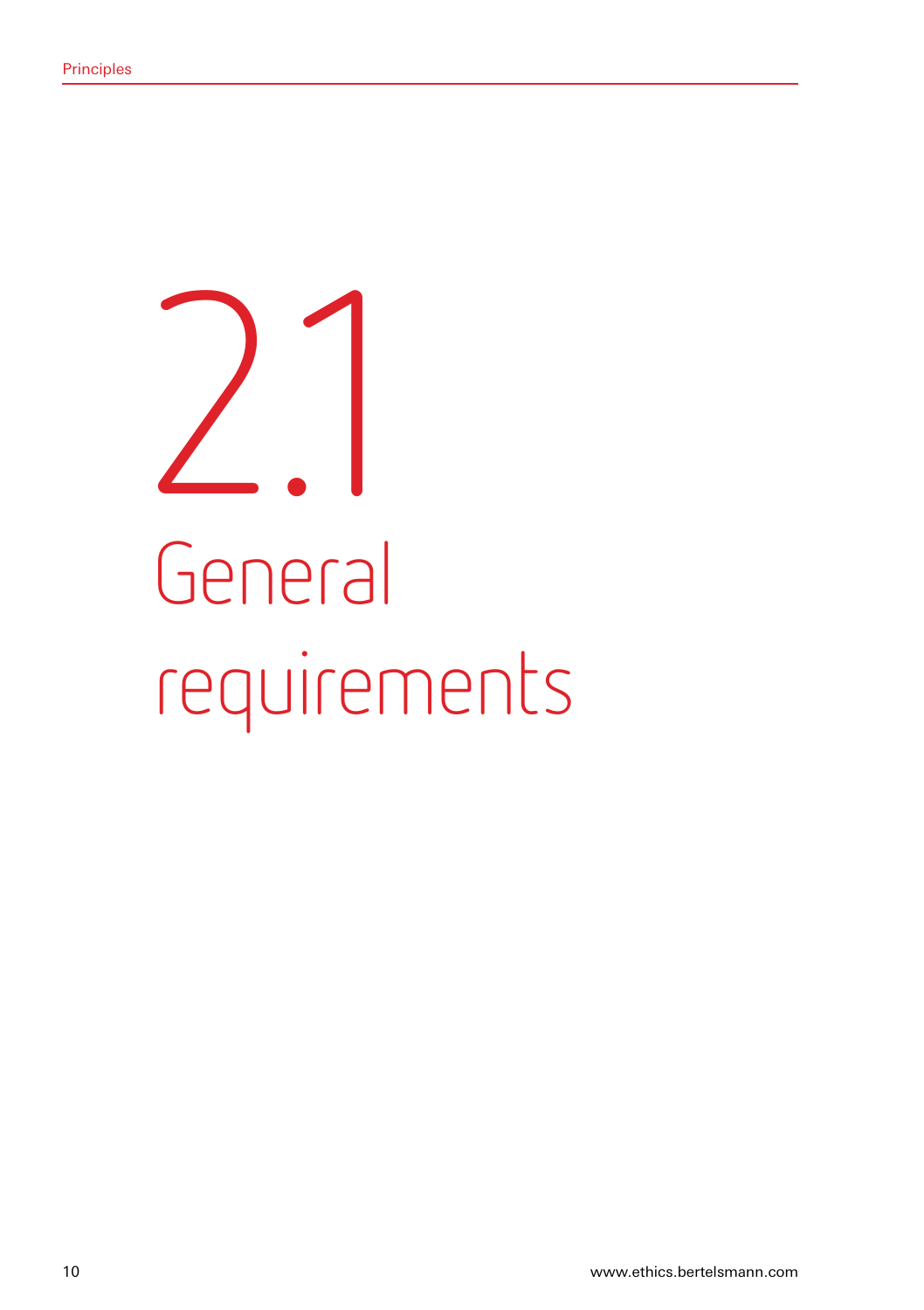## We comply with all applicable local, national and international laws and regulations wherever we do business.

**2.1.1 Compliance with the law**

- > Compliance with all applicable local, national and international laws and regulations wherever we do business is critically important to the success of our companies worldwide. The violation of laws and regulations can have severe consequences, such as criminal convictions, fines and reputational damage.
- > All Bertelsmann managers are obligated to be familiar with the basic laws, regulations and corporate policies that are relevant to their areas of responsibility. Comprehensive knowledge of applicable laws and corporate policy is especially important for those managers who, because of their specific functions or appointed positions, have a special responsibility for ensuring compliance (e.g., managing directors, managers in Compliance, Finance, Human Resources, Legal, Audit, Risk Management).
- > In specific countries, industries or markets as well as with specific business partners, stricter rules than those described in this Code of Conduct may exist. In such cases, employees should assume that the stricter standard applies.
- > If there is any doubt whether a decision is legally sound, an in-house lawyer or other appropriate person listed in section 4 ("Your contacts for the Code of Conduct") should be contacted for assistance and clarification.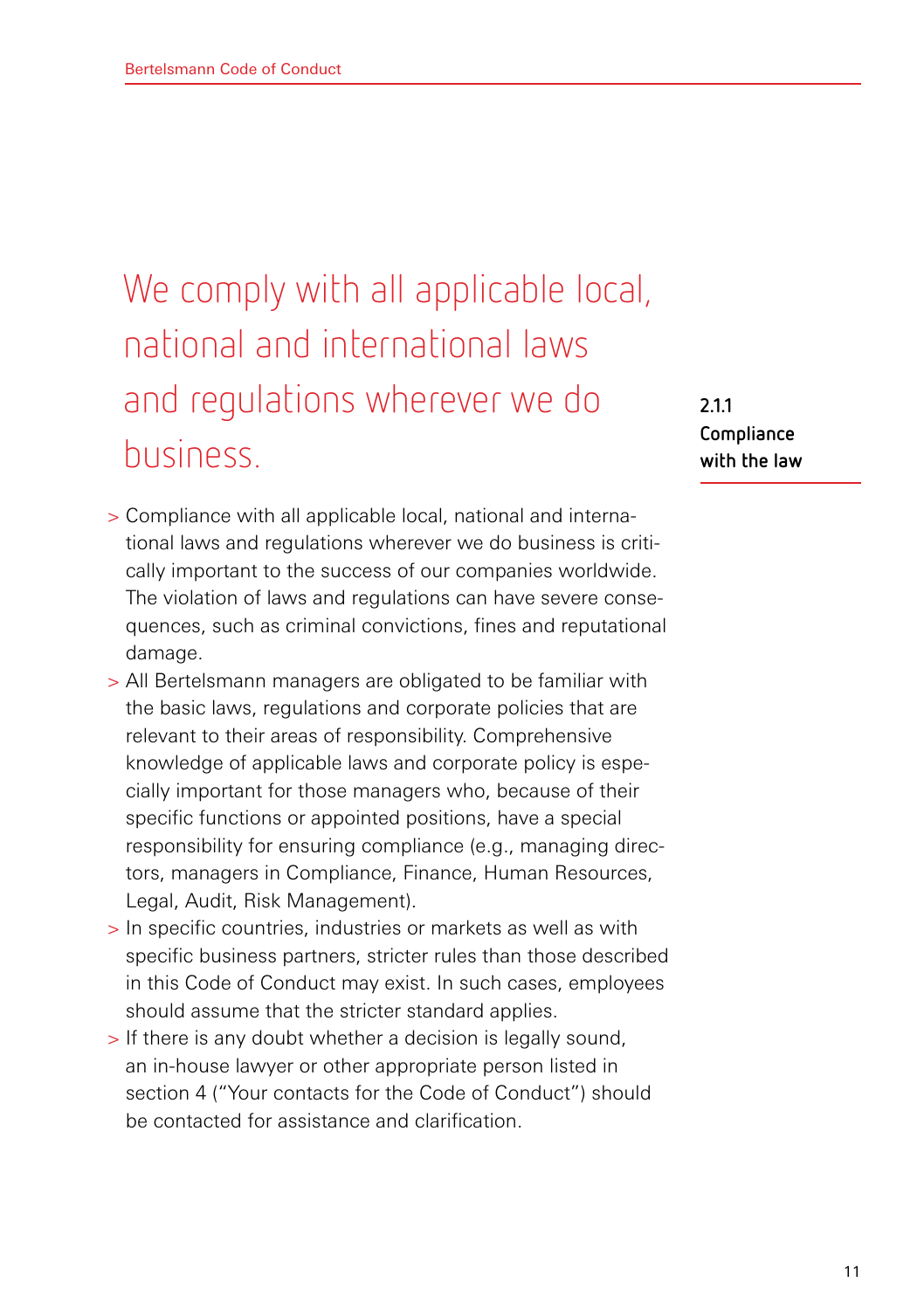**2.1.2 Freedom to speak without fear of retaliation**

We encourage our employees to speak up freely and without fear of retaliation. Retaliation against employees who raise good-faith concerns about misconduct occurring in the company is prohibited.

- > Being able to speak freely helps to prevent misconduct, and to detect and correct it, should it occur. We therefore value an open work environment where employees can approach their supervisors or management to raise issues or voice criticism without any concerns. Managers are responsible for encouraging open dialogue and for supporting their employees and addressing their concerns in a fair and impartial manner.
- > Intimidation or retaliation against employees who in good faith provide reports of suspected or actual misconduct must not be tolerated. Reporting misconduct "in good faith" means that an individual believes that what he or she is asserting is true, whether a subsequent investigation proves that report to be true or not.
- > If employees feel uncomfortable raising concerns directly with their manager or another person locally, or if their attempts to do so are ineffectual, we encourage them to make use of the resources listed in section 4 ("Your contacts for the Code of Conduct"). Contact information is also available online at www.ethics.bertelsmann.com.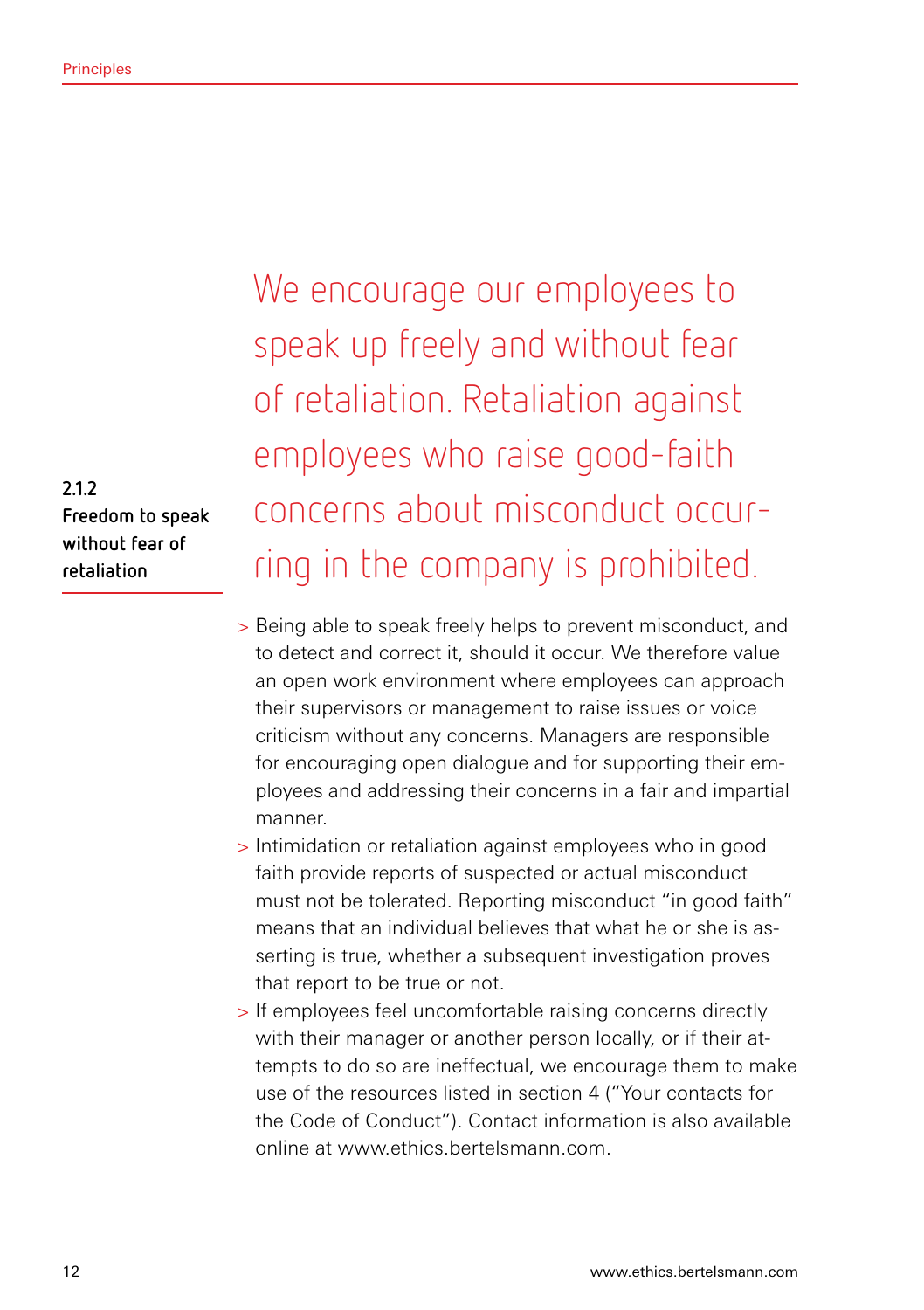We treat each other in a mutually respectful and trusting manner and seek to create a workplace environment that does not allow for discrimination.

- > Every individual is entitled to fair, dignified and respectful treatment. We are committed to equal opportunities and encourage a respectful and diverse workplace in which each individual's unique value is recognized and each person is treated with courtesy, honesty and dignity. Harassment, bullying or intimidation is prohibited.
- > All decisions with respect to recruiting, hiring, disciplinary measures and promotion as well as other conditions of employment must be administered free from any illegal discriminatory practices. We do not tolerate discrimination against employees or applicants for employment because of race, national or ethnic origin, gender, pregnancy, marital or parental status, age, disability, religion or belief, sexual orientation or any other characteristic specified under applicable anti-discrimination law or company policy.

**2.1.3 Mutual trust & respect**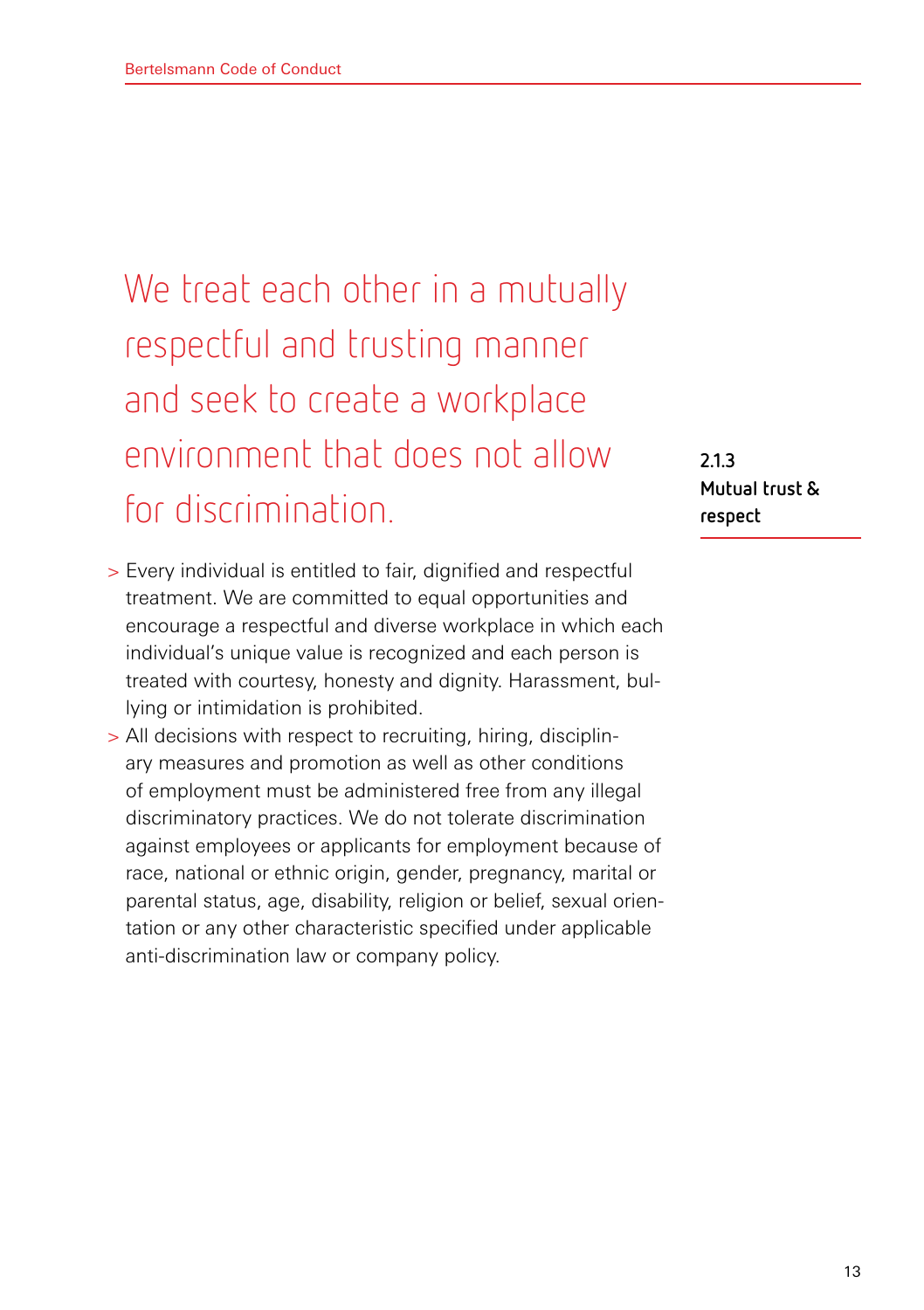**2.1.4 Conflicts of interest** We disclose potential or actual conflicts of interest in the workplace in a timely manner for proper review and resolution.

- > In our daily business we may be faced with situations in which a decision that is in the best interest of the company competes with our personal interests. A conflict of interest can make it difficult for an individual to make impartial decisions that are in the best interest of the company.
- > Employees with a real or potential conflict of interest must disclose it to their manager or their company's senior management for prompt resolution.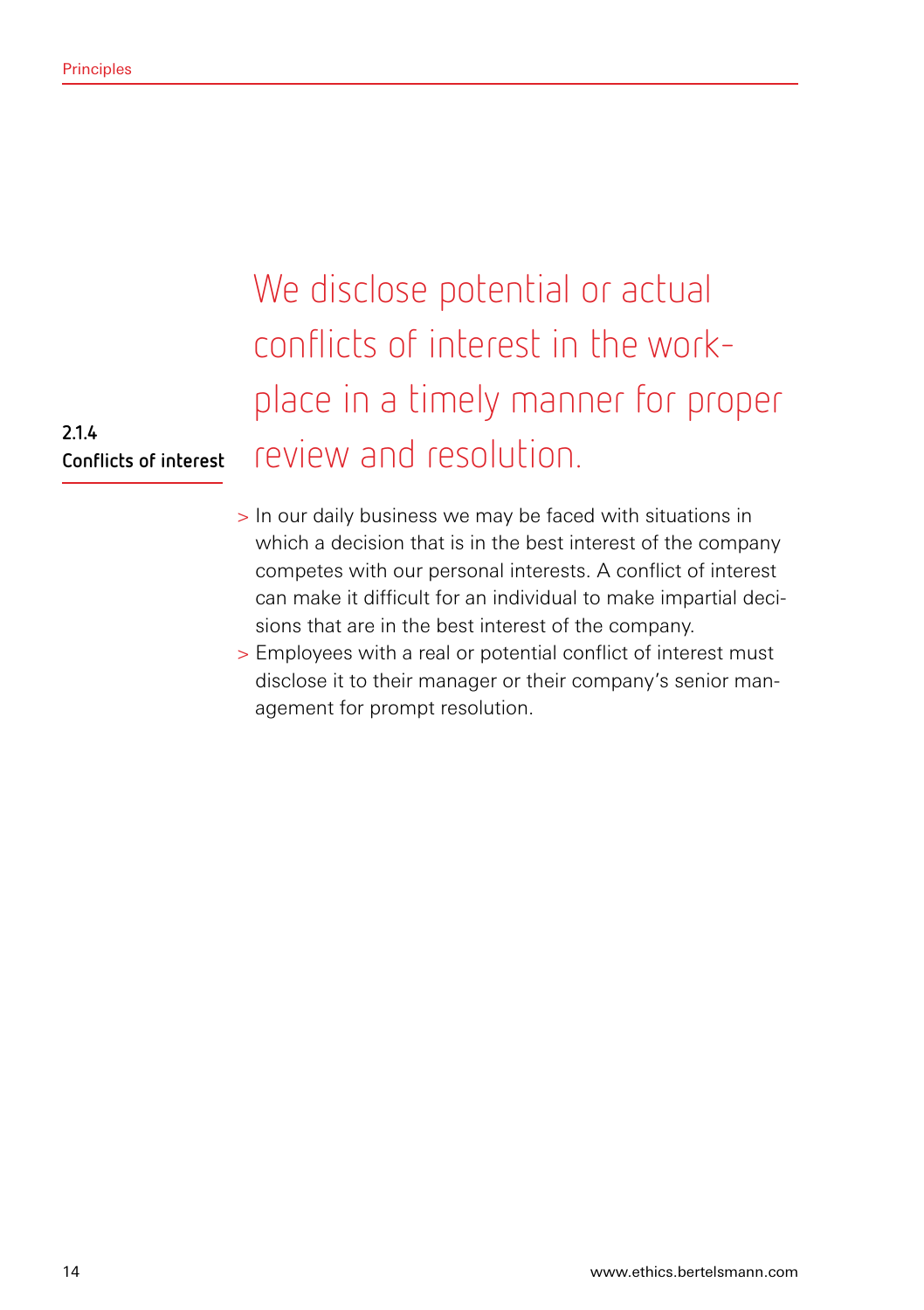### We deal with company property, products and resources responsibly.

- > We value the responsible use and handling of any tangible or intangible company assets, such as products, work materials, IT equipment, or intellectual property.
- > Company assets should be used only for their intended business purposes and not for improper personal, illegal or other unauthorized purposes.
- > Every form of fraud is prohibited, regardless of whether company assets or third-party assets are affected. Adequate control measures should be in place to prevent any form of fraudulent activity (e.g., fraud, embezzlement, theft, misappropriation, tax evasion or money laundering).

**2.1.5 Protection of company assets & anti-fraud**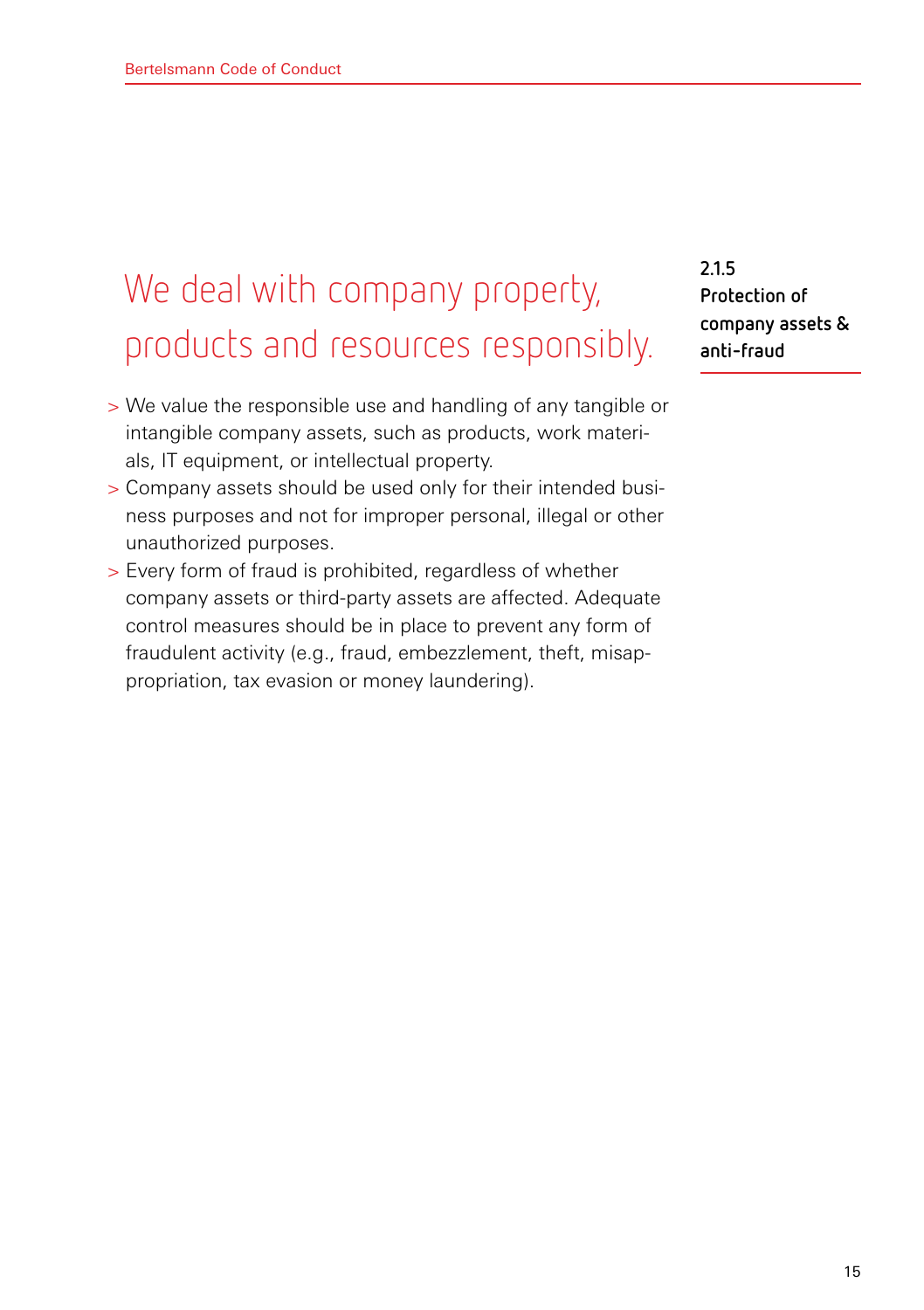2.2 Interactions with business partners and third parties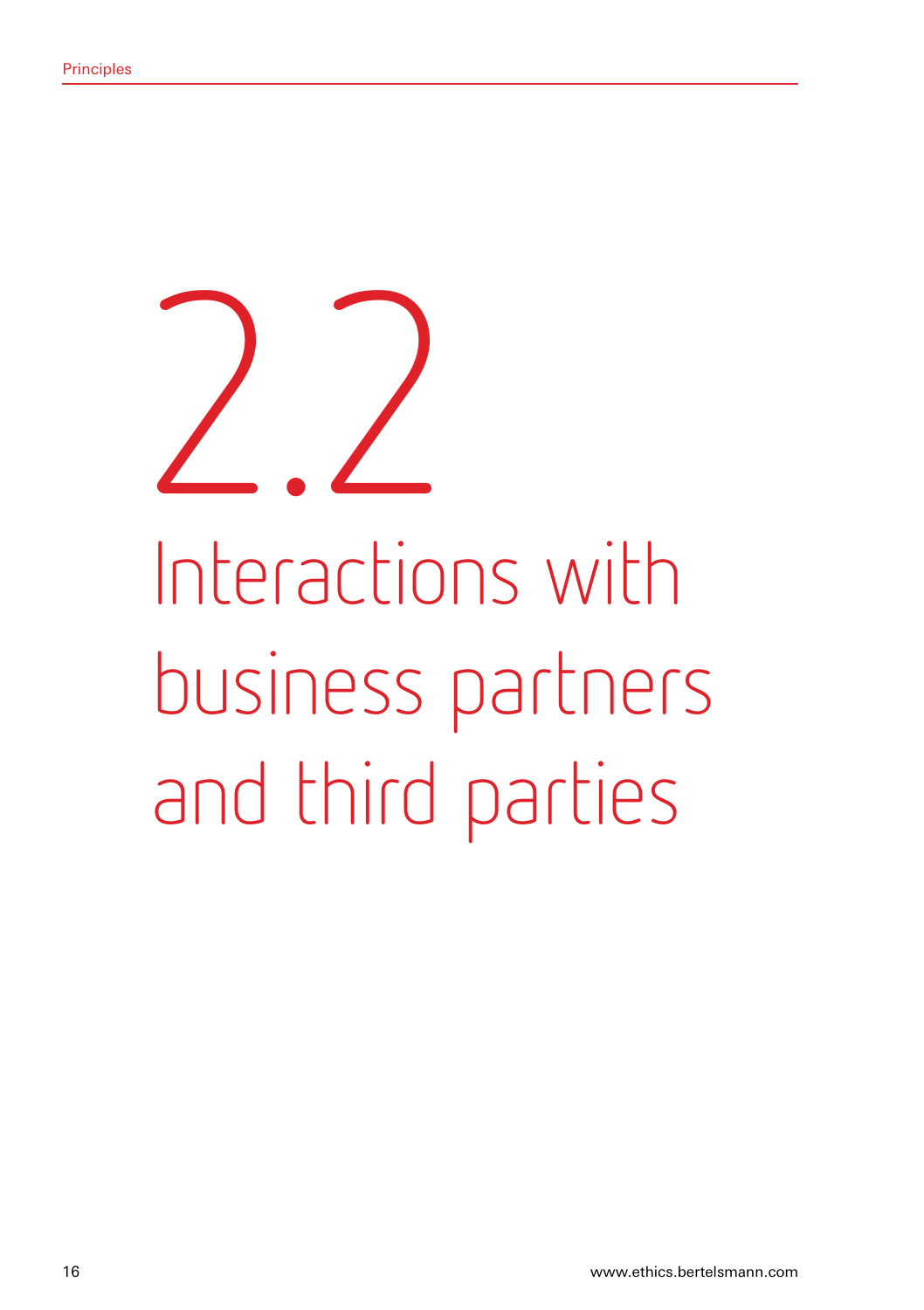### We act with integrity in our dealing with others, and also expect our business partners to obey the law.

- > Our business partners (e.g., customers, suppliers, agents and consultants) expect that they can rely on Bertelsmann as a partner that conforms to the law. This demands that we know our contractual obligations to our business partners.
- > We in turn take care that our business partners' practices are based on respect for the law.
- > National and international laws regulate the import, export or domestic trade of goods, technology, services, the handling of specific products, as well as capital movements and payments. Adequate procedures must be used to ensure that transactions with third parties do not violate current economic embargoes or regulations of trade, import or export controls, or regulations for the prevention of terrorism financing.

**2.2.1 Interactions with business partners**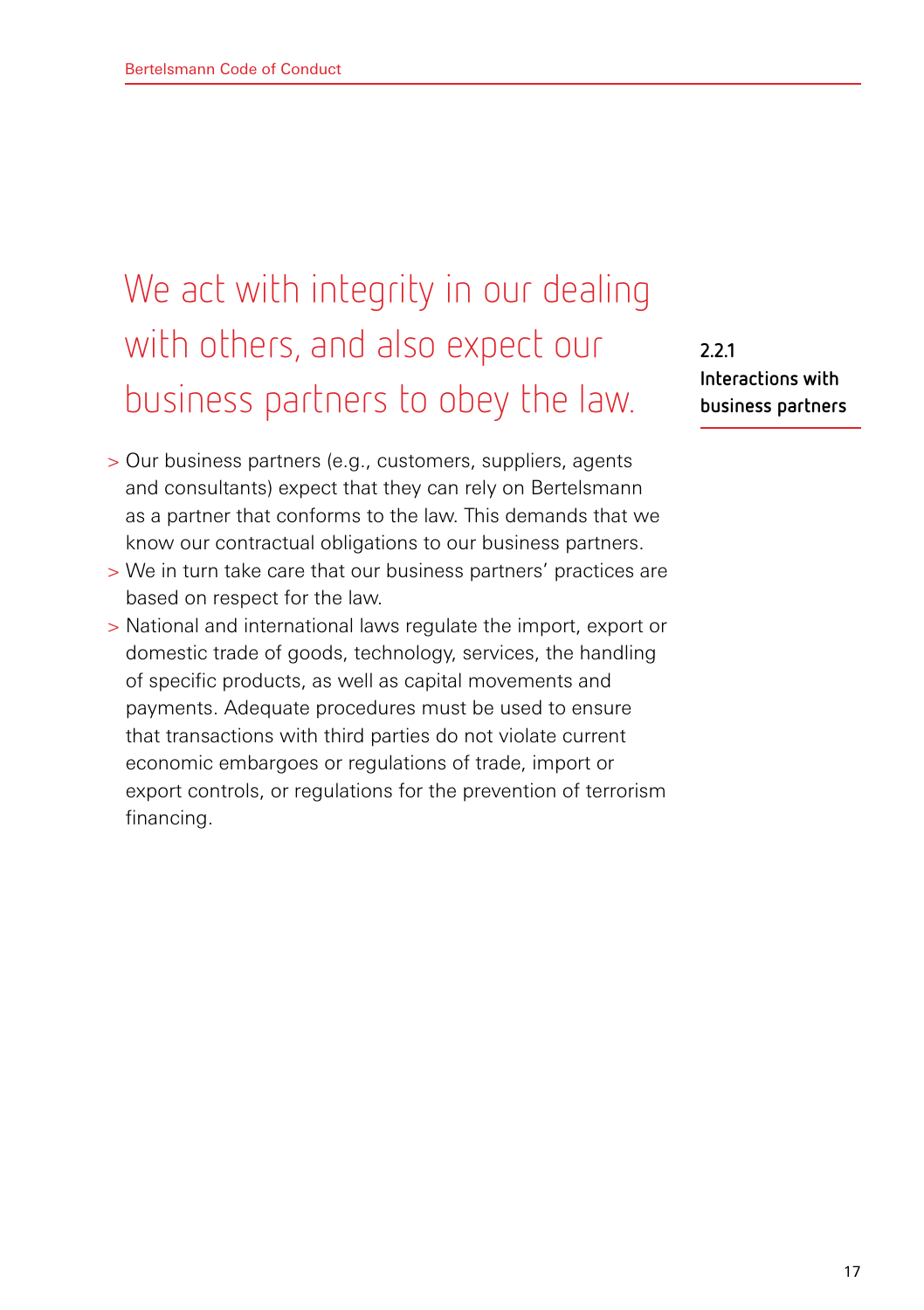**2.2.2 Governmental & regulatory relations** We maintain proper and legally irreproachable relations with all government regulators and agencies.

- > Business relationships with governmental bodies are often subject to particularly strict requirements. In all our dealings with government and regulatory agencies and officials, we conduct ourselves in an honest and transparent manner and act in compliance with applicable laws. Dealings with governmental entities may occur in the ordinary course of business (obtaining licenses or approvals or entering into contracts), while engaging in political lobbying, or when responding to governmental or regulatory requests or inquiries of any nature (e.g., subpoenas, investigations, legal proceedings).
- > It is recommended that employees who receive any kind of governmental inquiry immediately contact their company's senior management and in-house legal counsel for assistance prior to taking further action in order to ensure compliance with all legal requirements.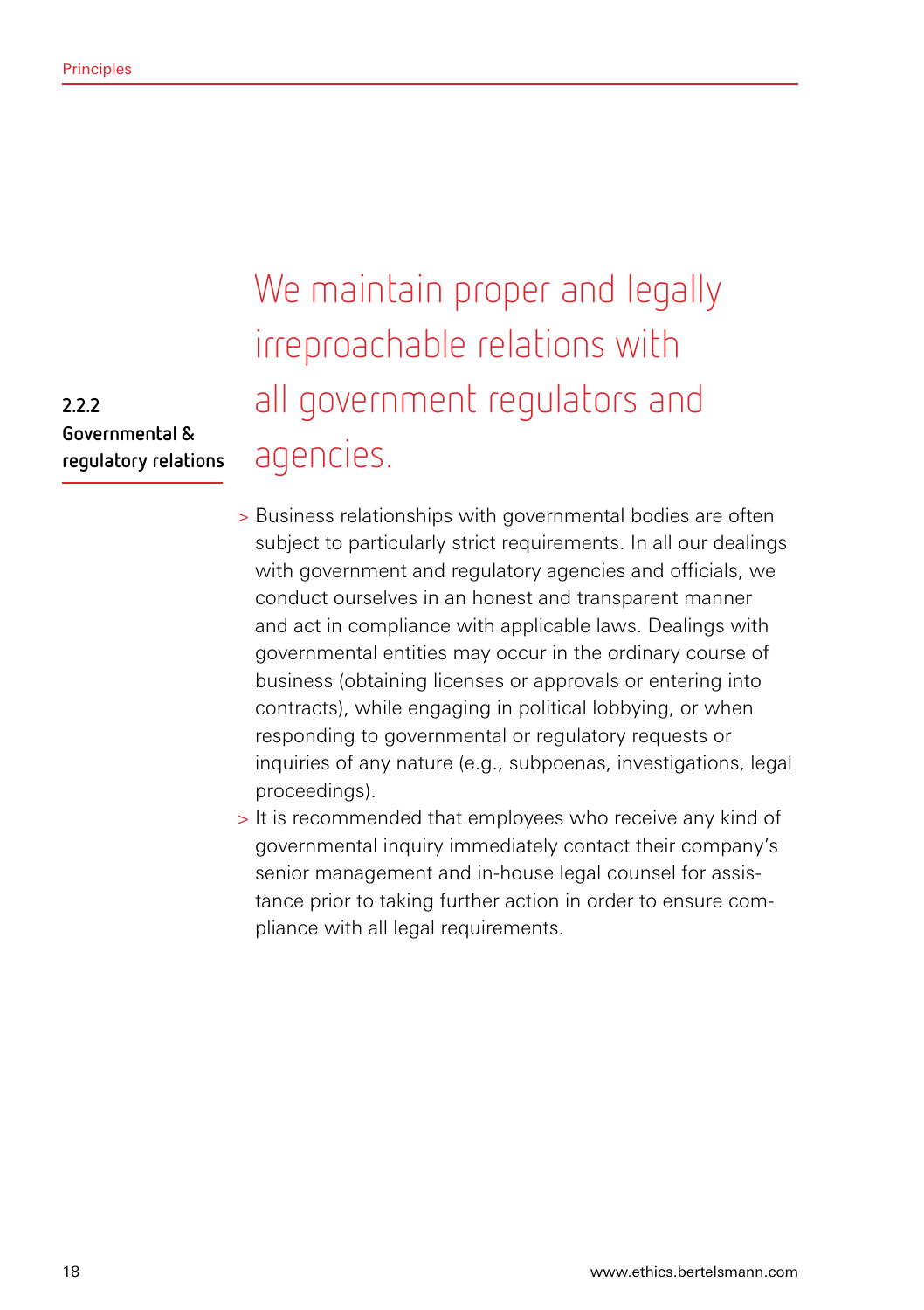## We condemn all forms of corruption and bribery.

- > At Bertelsmann, offering or accepting a bribe, in any form, to or from any person in either the public or private sectors, is prohibited.
- > Reasonable and bona fide hospitality and promotional or other business expenditures, that seek to maintain cordial relations or present products or services, are recognized as a legitimate part of doing business.
- > Such advantages may, however, only be given or accepted if they serve a legitimate business purpose and do not serve to obtain or grant an improper advantage. The advantage may not have an unreasonably high value and may not exceed the limits of customary business practice or the recipient's normal standard of living. Generally, public officials should not be offered any advantages.
- > Caution should be taken when requests or offers are made for sponsorship or a "charitable contribution" to ensure that it is not a request for or offer of bribery in disguise.
- > The Bertelsmann Anti-Corruption Policy provides further guidance and is available at www.anticorruption.bertelsmann.com.

**2.2.3 Anti-corruption & anti-bribery**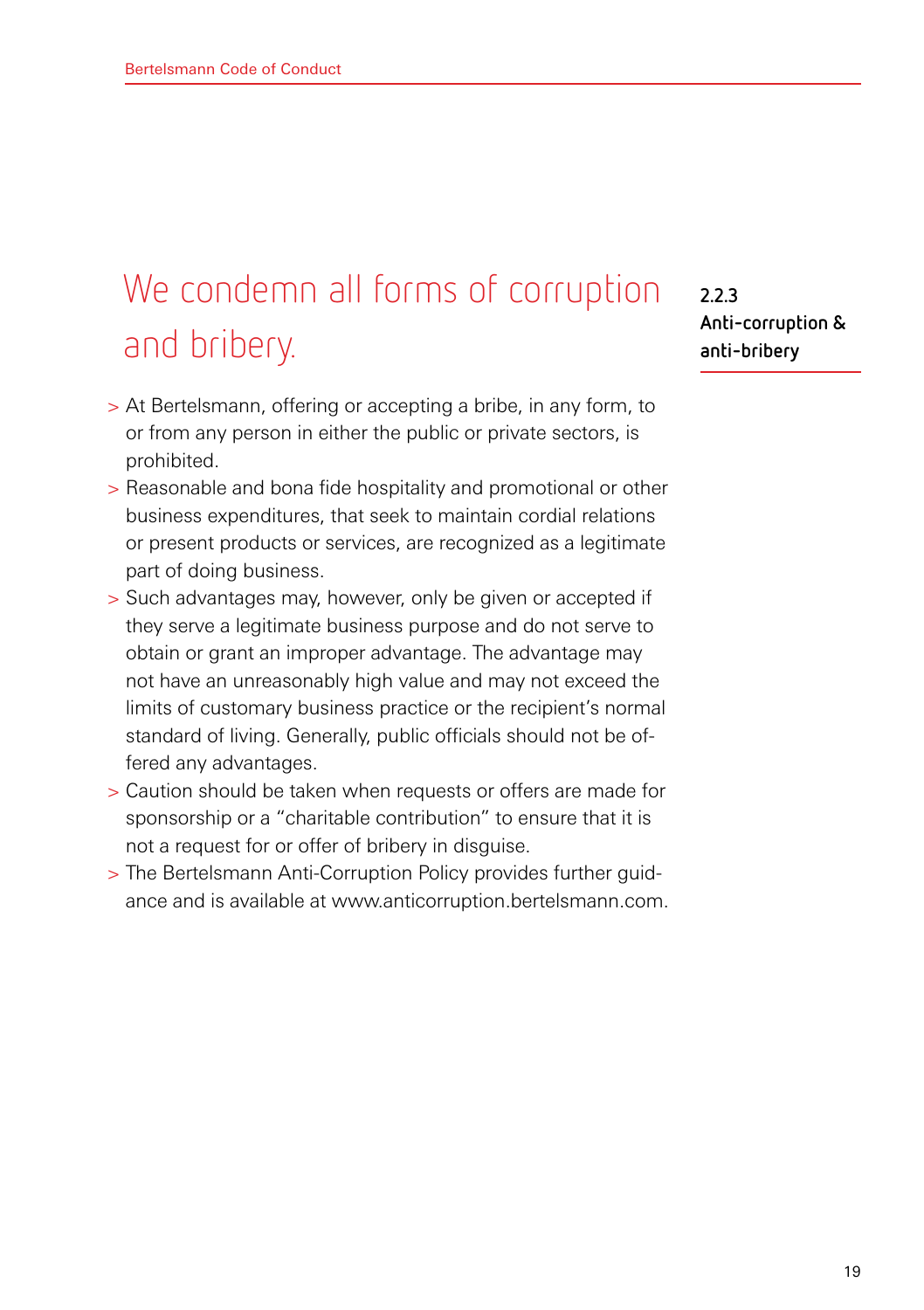**2.2.4 Fair competition** We comply with applicable antitrust and competition laws and consult expert company counsel on antitrust and competition issues.

> In virtually all countries, laws prohibit relationships or arrangements with competitors, suppliers, distributors or dealers that may interfere with competition in the marketplace. Such legal prohibitions apply to a wide range of activities, including price fixing, allocations of customers or sales territories between competitors, anti-competitive boycotts and other unfair methods of competition. We are committed to fair competition and compliance with these laws.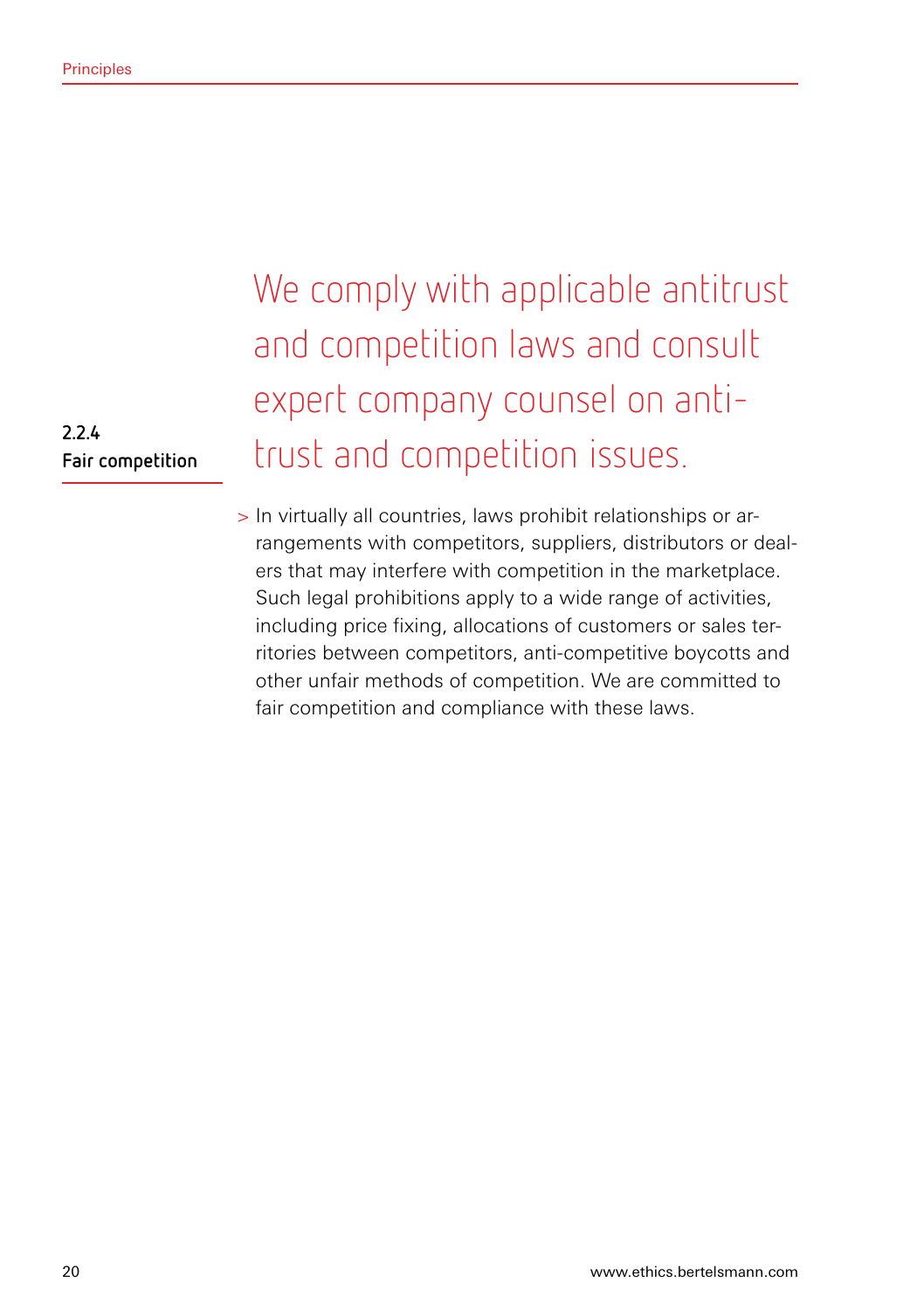### We create and develop safe products and services for our customers.

- > We see ourselves as partners with our customers. Our business success is supported by a long-lasting relationship with our customers. We are, therefore, committed to providing our customers with safe, high-quality products and services.
- > Our products and services must not contain defects or unsafe features that could lead to the endangerment of health or damage to property.

**2.2.5 Product safety**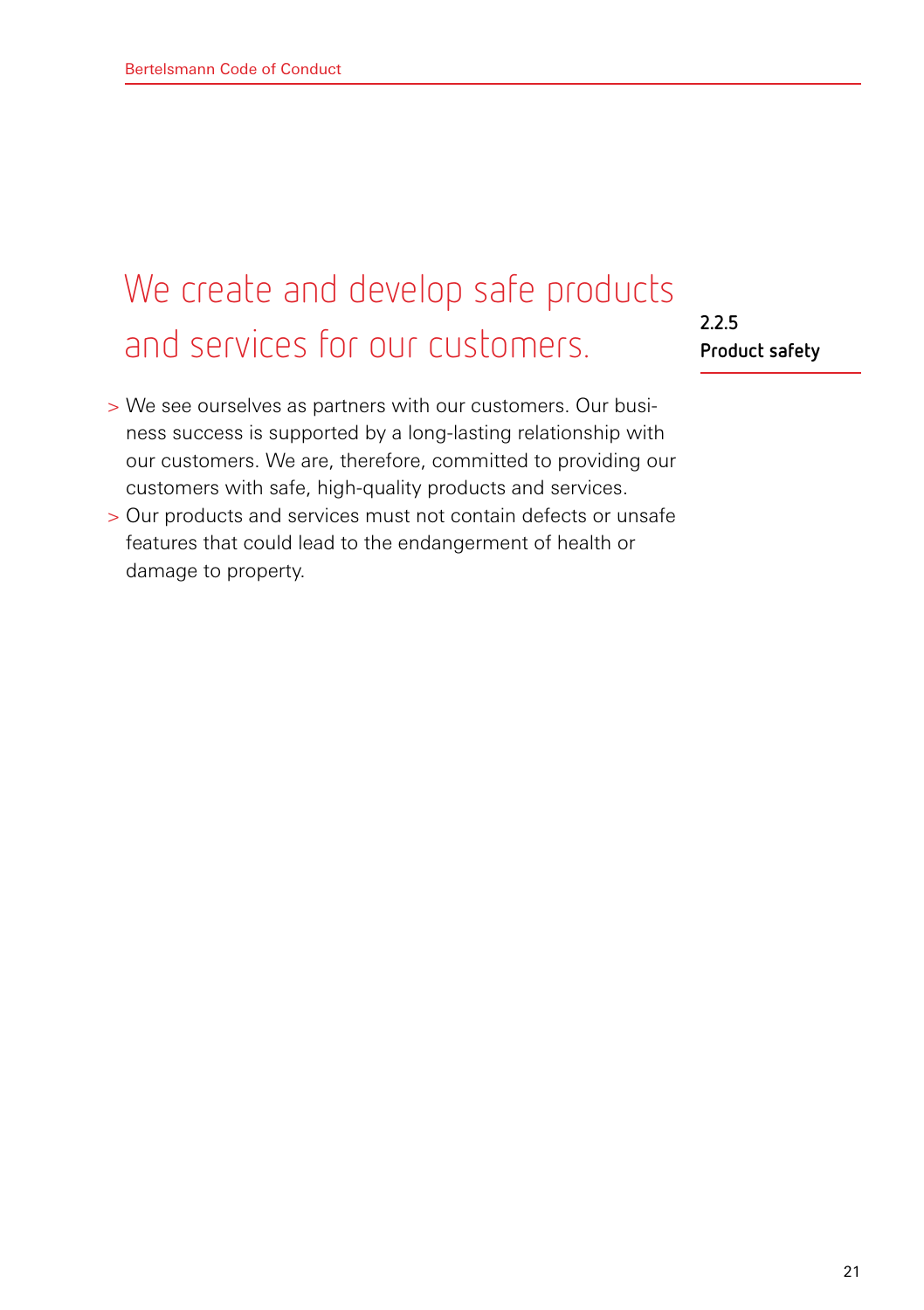# 2.3 Handling of information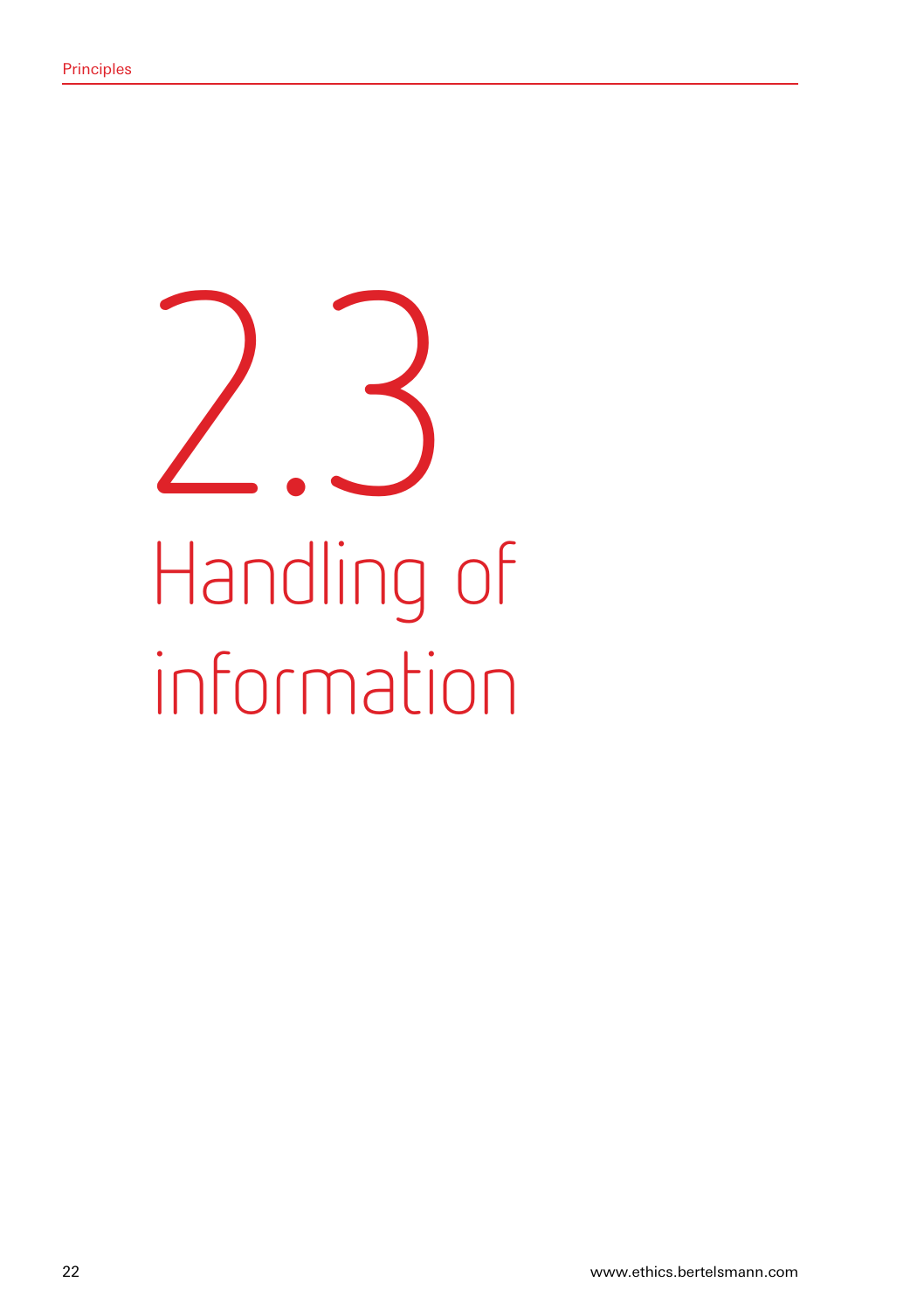### We observe editorial and journalistic independence in news gathering and distribution.

- > Editorial and journalistic independence is the foundation of our publishing, broadcasting and news reporting activities. We are aware of and treat with care the responsibility that we, as opinion makers, have toward the public.
- > We do not exert internal influence on journalistic news reporting and do not succumb to external political or economic influence.
- > We comply with existing laws, regulations and corporate policies regarding the separation of editorial content and commercial advertising.
- > Corporate senior management does not interfere with editorial decision-making or the independence of our editorial personnel.
- > Editorial staff is committed to respecting privacy and to the responsible treatment of information, opinion and images.

**2.3.1 Media independence & responsibilities**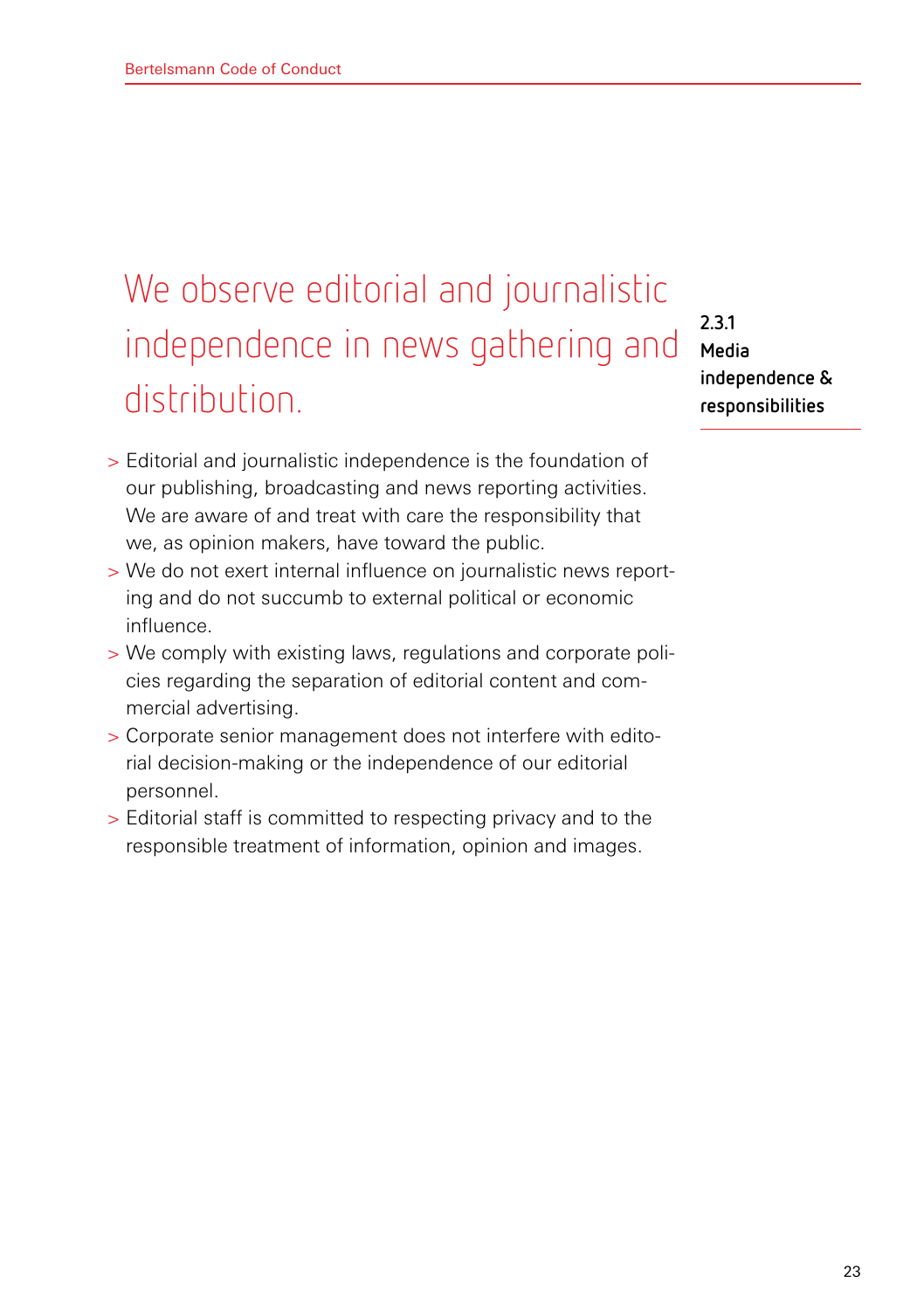**2.3.2 Intellectual property protection**

### We respect and protect all forms of intellectual property and protected content.

- > As a media company, the protection of intellectual property is of particular importance for our business.
- > Protected intellectual property includes any products of the human mind irrespective of their commercial value. This includes, but is not limited to, literary works, music, films, TV programs, visual works and software that is protected under relevant laws (copyright, trademark, patent) or by trade secret.
- > Intellectual property infringement includes, but is not limited to, the display, distribution or performance of copyrighted material without permission and the creation and distribution of unauthorized copies of protected intellectual property.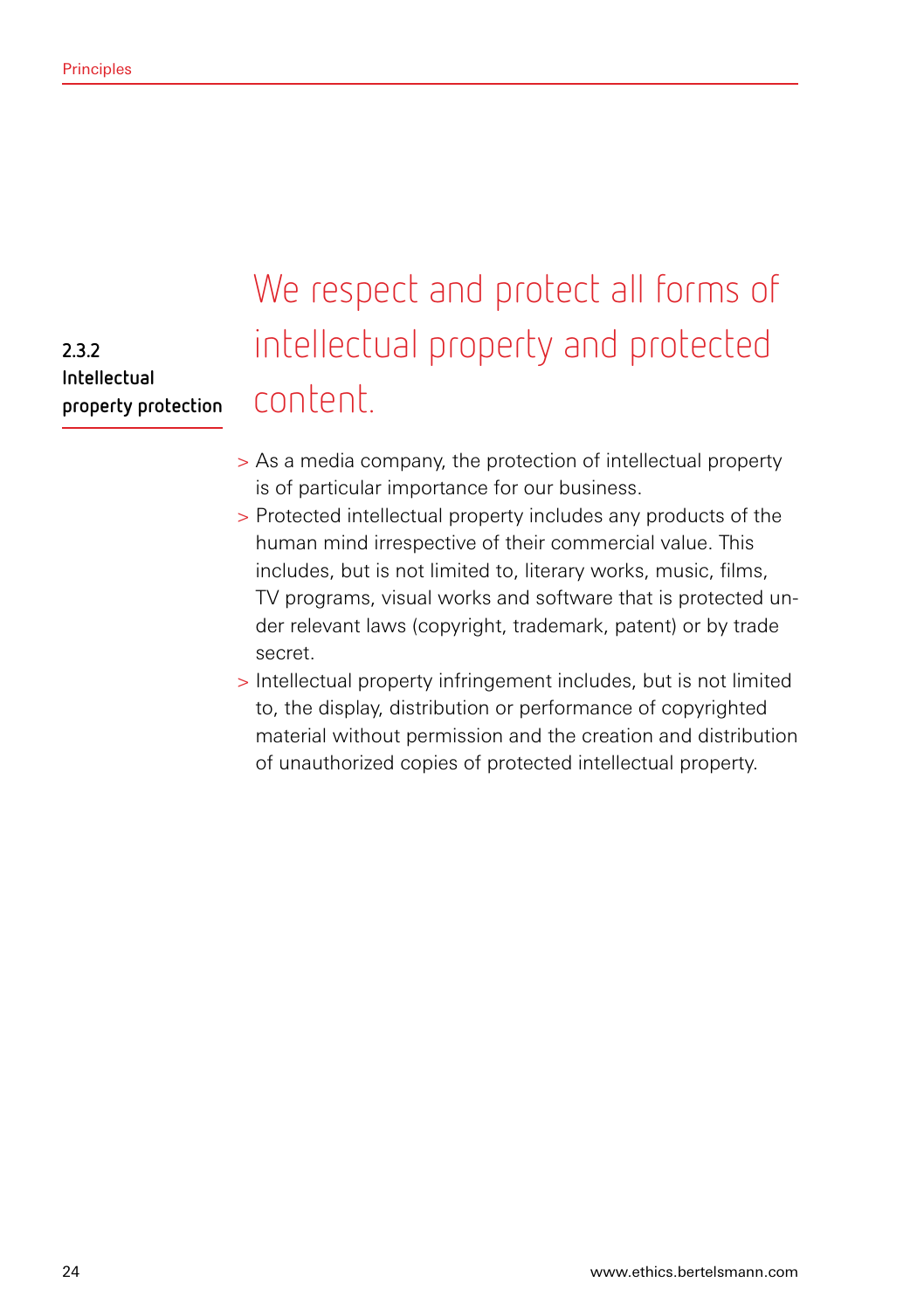## We collect, retain, use and transmit personal data and information in compliance with applicable law and policy.

- > When we collect, retain, use or transmit personal data (e.g., names, addresses, phone numbers, dates of birth, health information) relating to employees, or customers or other third parties, we do so with great care and sensitivity and in compliance with applicable law and policy.
- > Personnel involved in the collection, retention, use, or transmission of personal data receive advice and support from the responsible legal departments and corporate data protection officers.

**2.3.3 Data privacy & protection**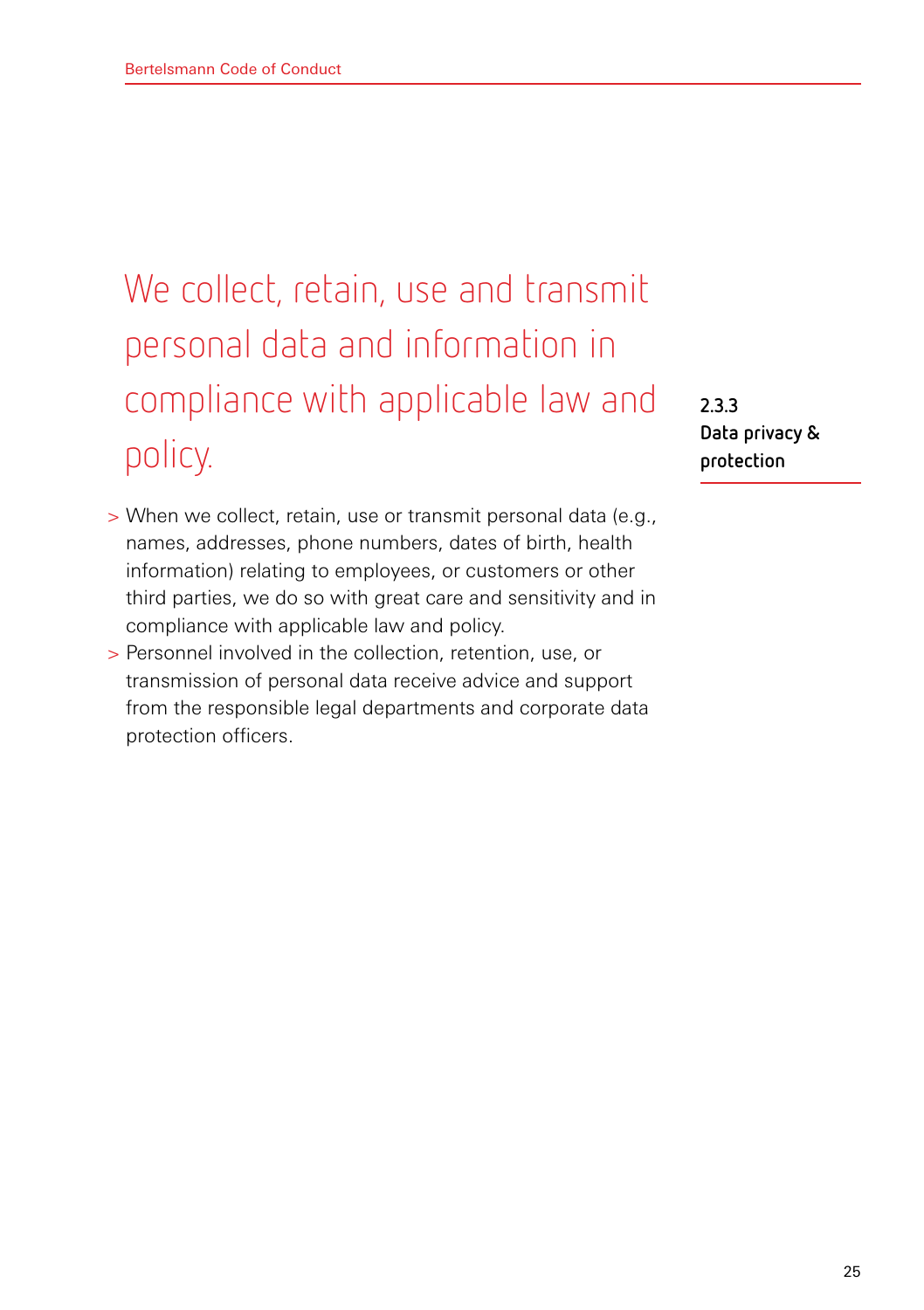**2.3.4 Financial integrity**

## We conduct our business and manage recordkeeping and financial reporting with integrity and transparency.

- > All transactions and records relating to our business must be maintained and handled accurately and appropriately. All transactions, assets and liabilities must be properly documented and recorded in accordance with the Bertelsmann SE & Co. KGaA Financial Reporting Guidelines and legal requirements.
- > Maintaining recordkeeping integrity requires applying high standards of accuracy, completeness and accountability in all business dealings.
- > Financial accounts, documents, contracts, and other company information may not knowingly include incorrect or misleading entries. Any balance sheet manipulation is prohibited.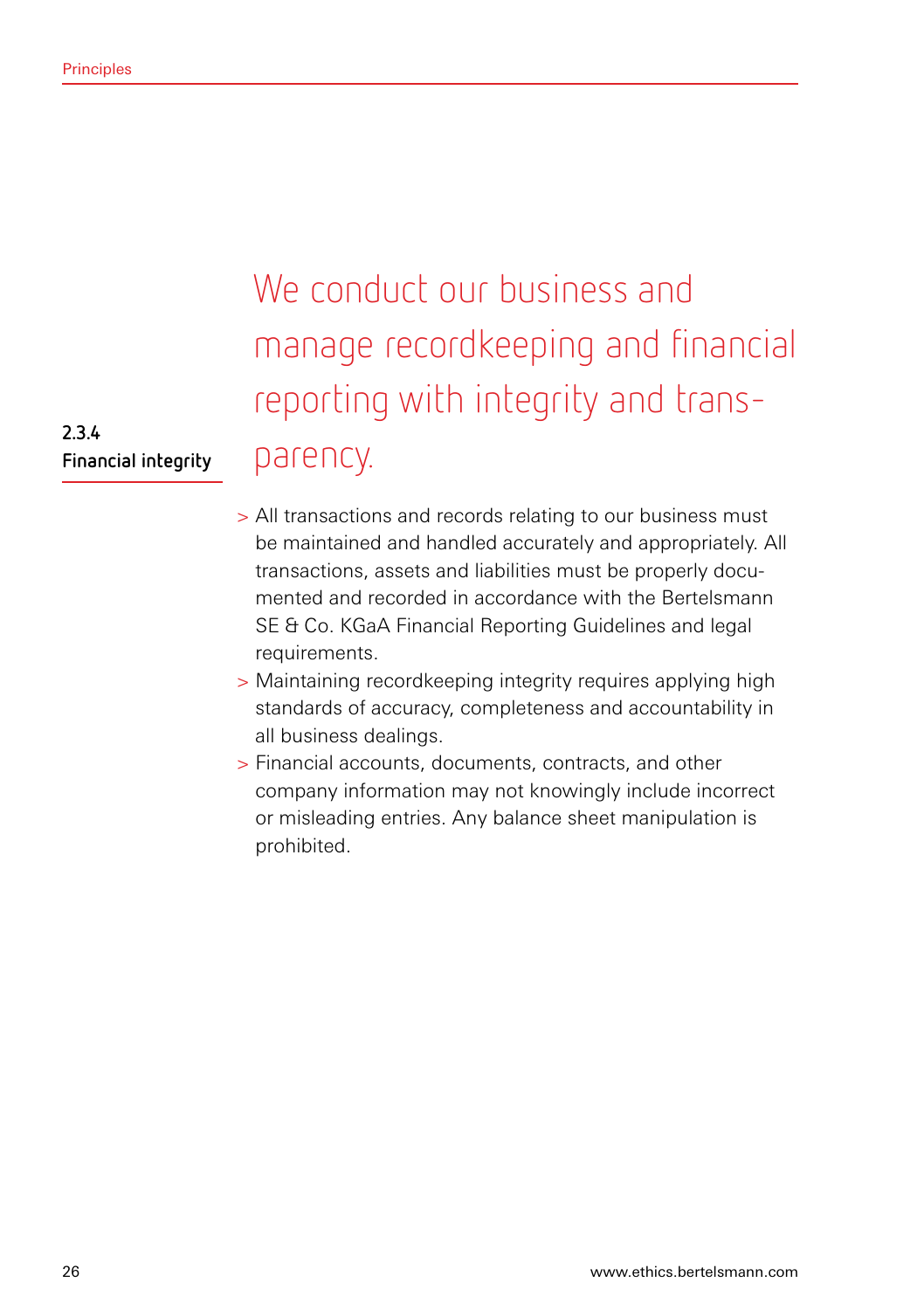## We comply with applicable insider trading laws and company policy regarding insider information of our own or other businesses.

- > The law prohibits the use as well as the sharing with others of insider information in the trading of securities or other financial instruments.
- > Insider information is concrete information about any circumstance that is not publicly available and that, if made public, could significantly influence the price of securities or similar financial instruments. Examples of such a circumstance include profit increases or drops, major contracts, plans to merge with or acquire a company, significant new products, or significant personnel changes in company leadership.
- > The scope of the relevant terms and obligations on insider trading may vary from country to country, such that the personnel concerned should seek the advice and support of the company's in-house legal counsel to ensure compliance.

**2.3.5 Insider trading**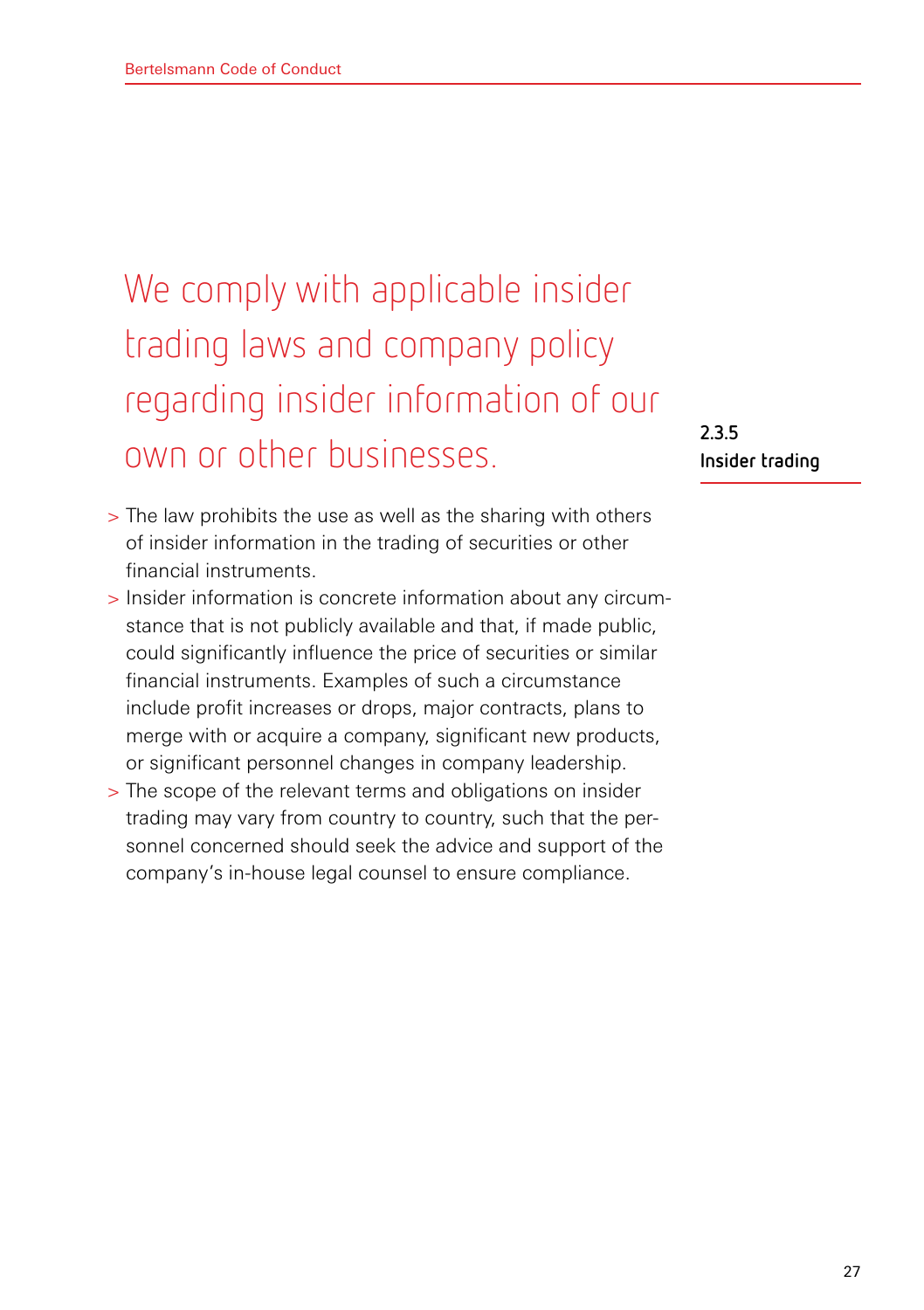**2.3.6 Statements regarding products & services**

We do not knowingly engage in or promote misrepresentation or fraud in the marketing or advertising of our products and services.

- > Honesty about our products and services means that we always make truthful statements about our products and services.
- > Misleading or false information regarding products or services can harm our customers as well as our reputation. This violates our principles and is prohibited.
- > It is especially important for personnel working in marketing, advertising and sales to observe these guidelines.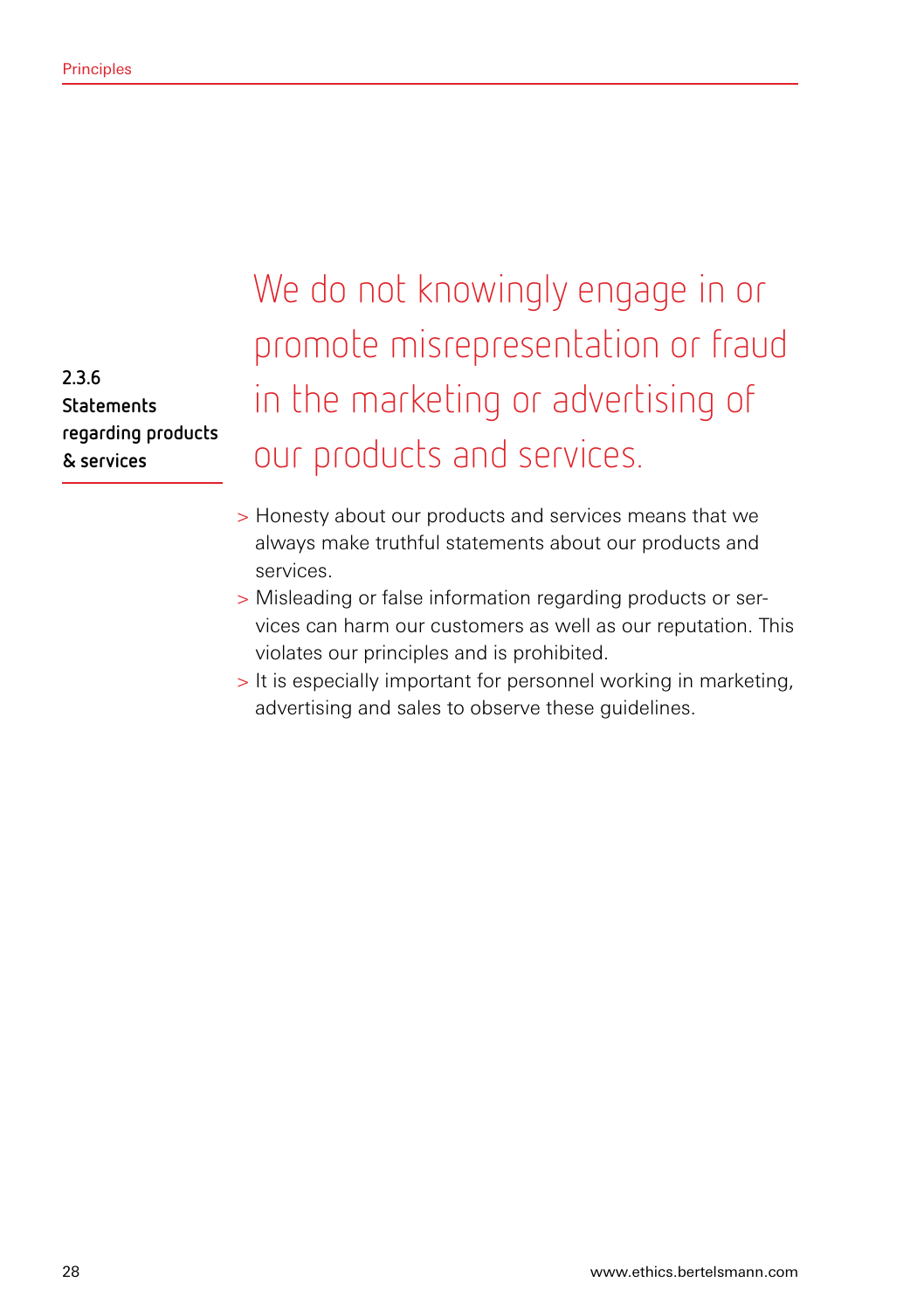We make proper business use of workplace information technology and help to protect systems and equipment against internal and external threats.

> In our daily business we use information technology and process data on a regular basis. This requires appropriate security practices (password protection, approved technology and licensed software) to protect intellectual property and personal data. Ignoring appropriate security practices can lead to serious consequences, such as data loss, identity theft or copyright infringement.

- > Because of the dissemination speed, easy replication and practical indestructibility of digital information, great care needs to be exercised in what is e-mailed, recorded as voicemail, attached or downloaded.
- > We commit ourselves to using workplace-related IT systems for legitimate business purposes and not for personal uses that are unreasonable or improper, or for unethical or illegal activities.
- > All employees need to be aware that workplace-related IT systems in all forms constitute company property.
- > We have an obligation to take proper measures to protect IT systems against internal and external misuse or threats (such as misusing assigned passwords or downloading inappropriate materials from the internet). We should seek the advice of IT personnel whenever we have a question or concern.

**2.3.7 Information technology use & security**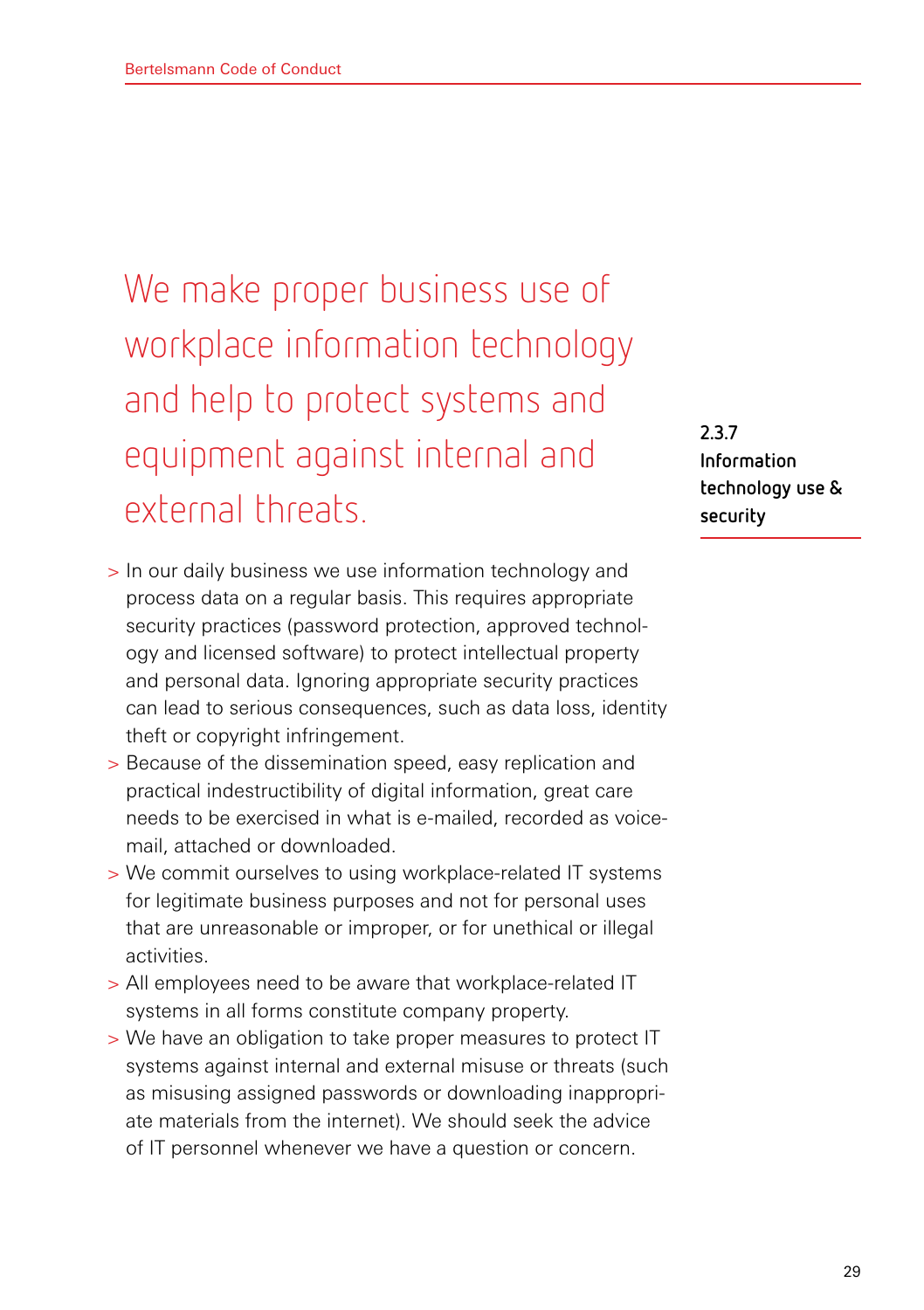**2.3.8 Confidentiality & public relations**

We protect confidential information from unauthorized disclosure and use. We protect the reputation of our company in our public statements.

- > Confidential information is information that is intended for the named recipient(s) only, not for internal dissemination or external release. It may involve records, reports, contracts, financial and personnel data, investigations, lawsuits, creative work, intellectual property, or new business plans or products, and may appear in many different forms (digital, physical, etc.).
- > Discussing confidential information in public places or engaging in unauthorized sharing of company or customer information with third parties—for example, with the media or the competition—constitutes a breach of confidentiality and may constitute a violation of applicable antitrust laws.
- > Employees with access to especially sensitive information (financial, human resources, legal, new product development, insider information on other companies, etc.) must observe strict confidentiality even with colleagues, and should seek legal advice before disclosing any such information to third parties. In such instances, it is important to evaluate whether to enter into confidentiality agreements.
- > When using social media we are aware of our responsibility to our company's reputation. We do not share confidential or sensitive company information and respect the privacy of our colleagues and business partners.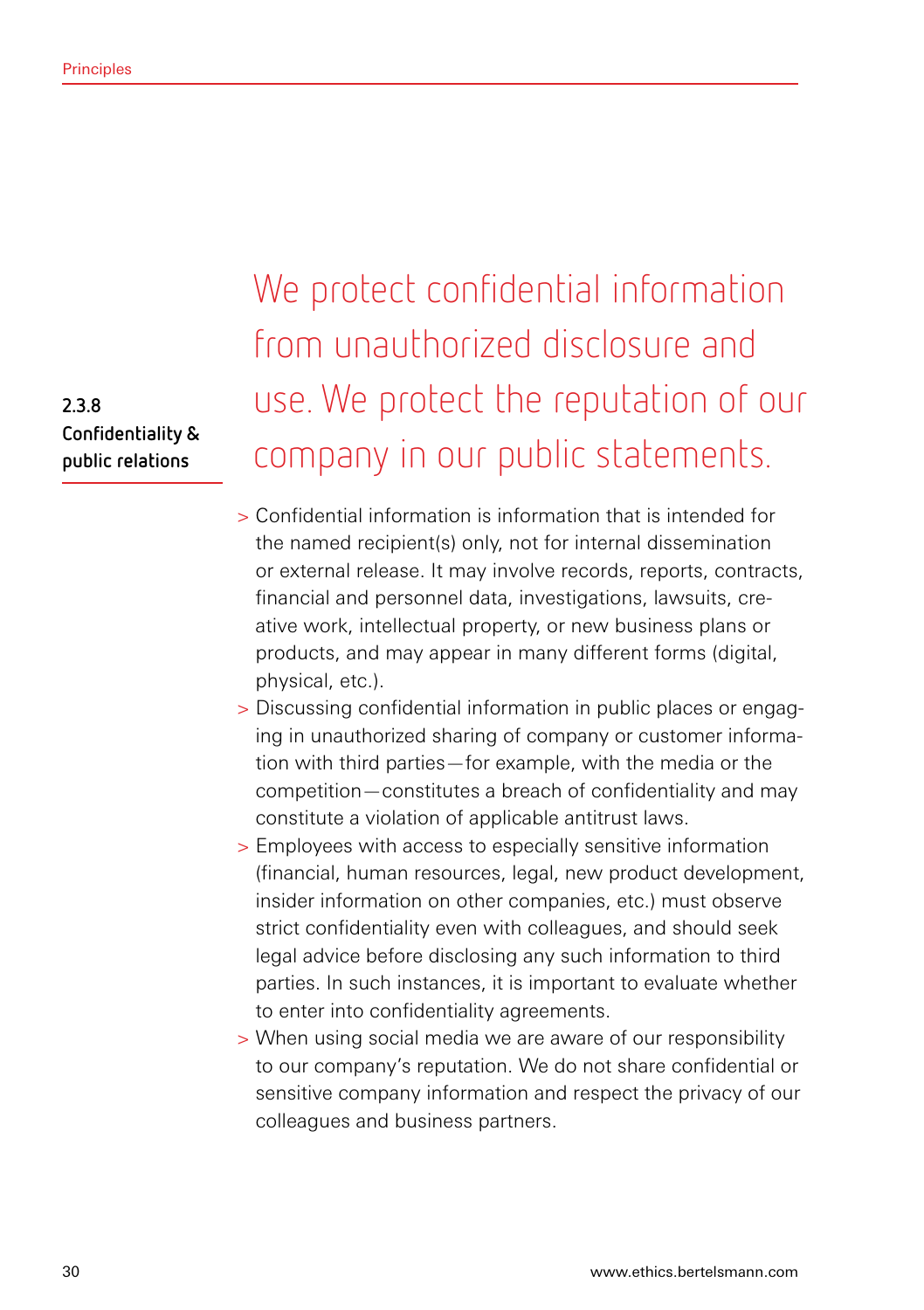> Bertelsmann's One Voice Policy states that media inquiries about our companies should be immediately referred to company public relations departments, senior management or their designees.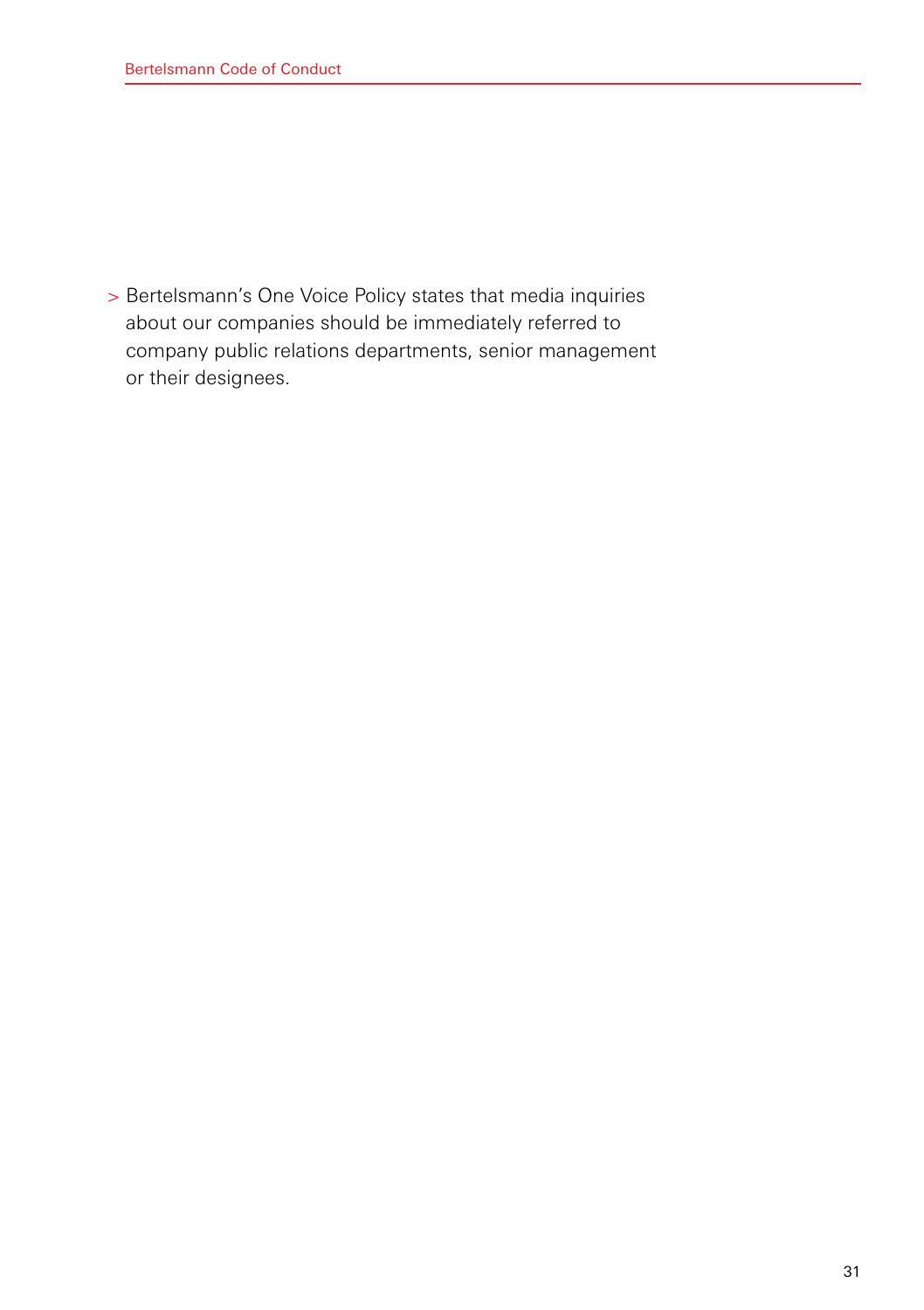2.4 People & environment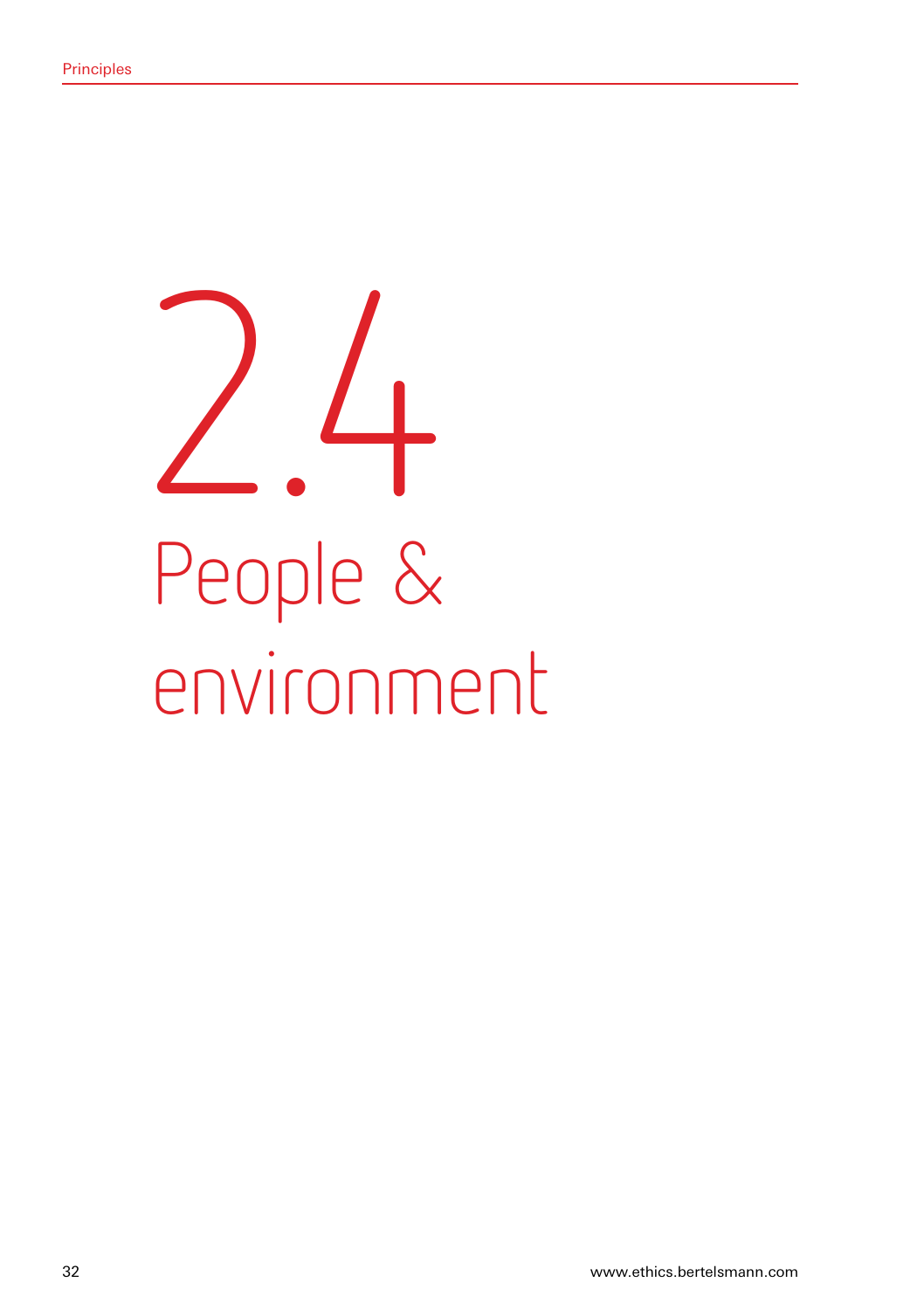The respect for human rights and the protection of health and the environment, are integral parts of our corporate responsibility.

**2.4.1 Human rights, health & environment**

- > We respect the dignity and individual rights of employees and third parties with whom we have business relations.
- > We uphold both the right to freedom of association and the right to engage in collective bargaining in accordance with applicable laws and regulations. We condemn forced or child labor and any form of exploitation or discrimination and strictly comply with applicable laws.
- > We strive for environmentally responsible procurement and use of natural resources (energy, water, materials and land) in the production and distribution of our products and the performance of our services.
- > We will provide a healthy and safe workplace for our employees by complying with all applicable health and safety laws and standards. Managers in particular must ensure that appropriate health, safety and security practices and safeguards are in place to comply with applicable laws and management standards.

### Ensuring fair working conditions is an integral part of our corporate culture.

> We comply with legal requirements for the protection of fair working conditions, including those regulating compensation, working hours, and privacy.

**2.4.2 Fair working conditions**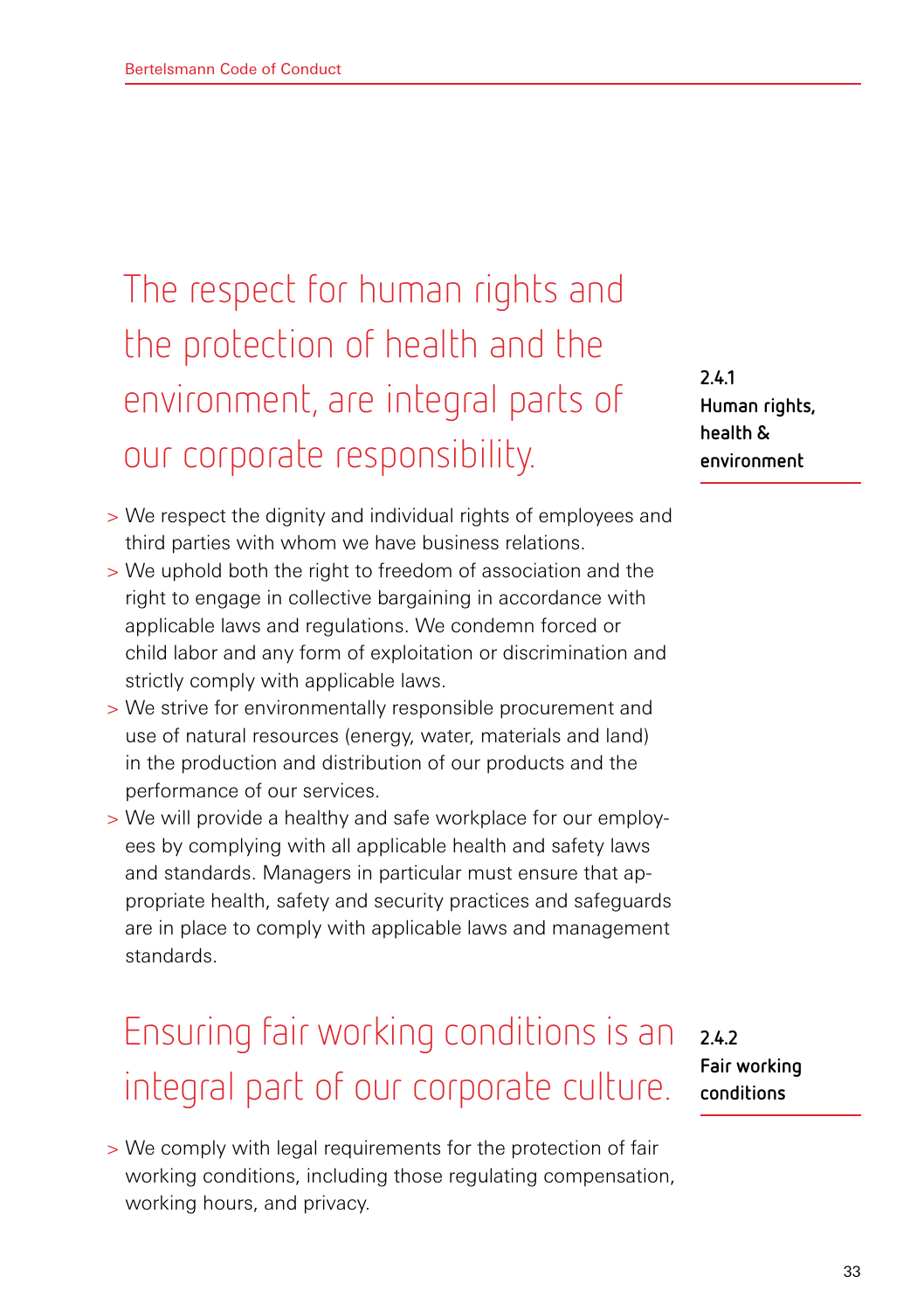# 3 Decision-making guide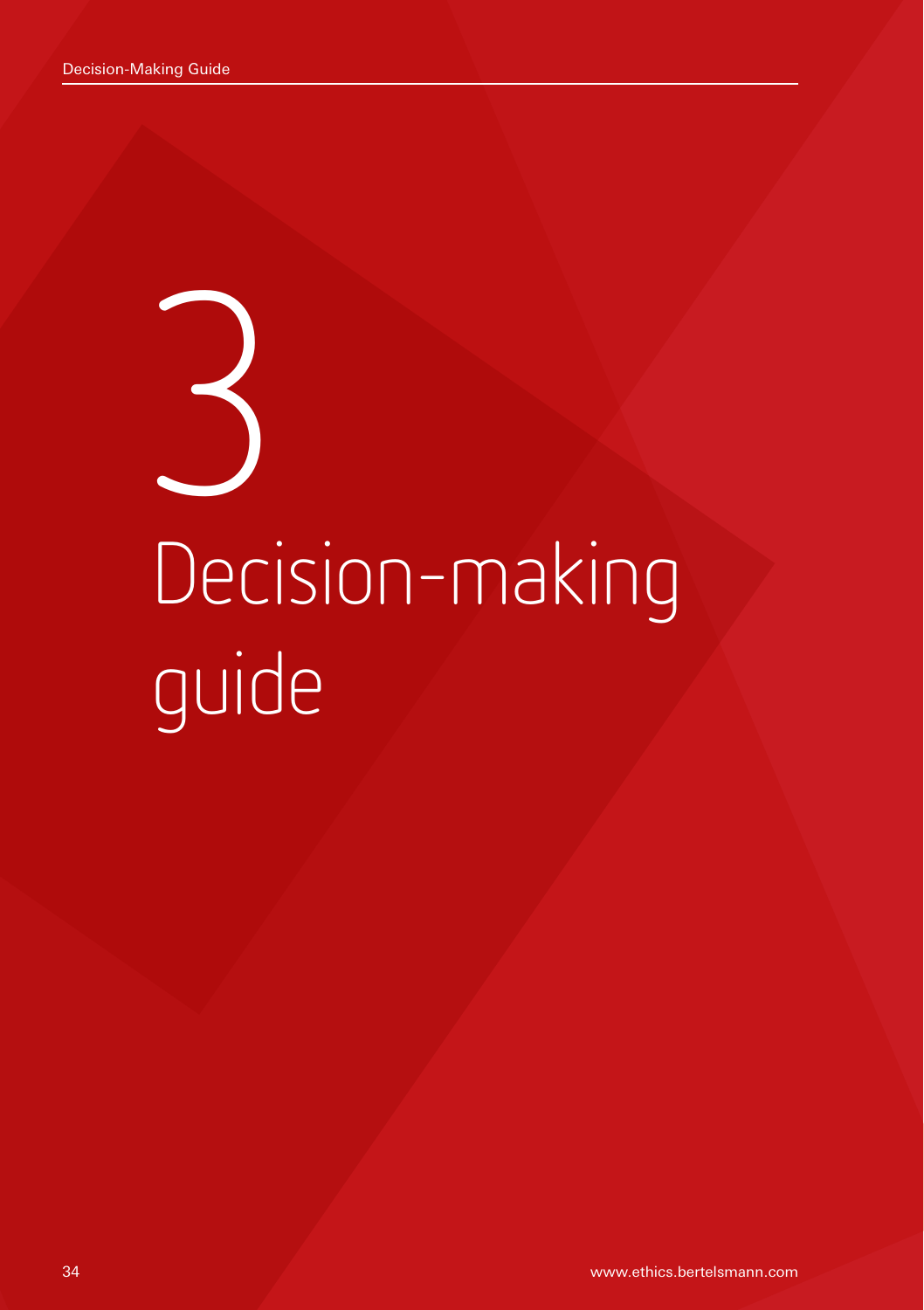If you are ever uncertain whether a particular action or decision is in accordance with the requirements of the Code of Conduct, then consider the following questions.

- > Is my action or decision legal and consistent with company policies?
- > Can I make an impartial decision that is in the best interest of the company and free from any competing personal interests?
- > Can I make the decision in good conscience?
- > Would I feel comfortable if my action or decision were made public? Would my decision hold up to scrutiny by a third party?
- > Am I confident that my action or decision will not hurt our company's reputation?

If you can confidently answer yes to each of these questions, it is likely that your action or decision is appropriate. Should you have any doubts regarding one of these questions, then do not act or make a decision without first seeking qualified advice. The next section describes the available resources you can turn to.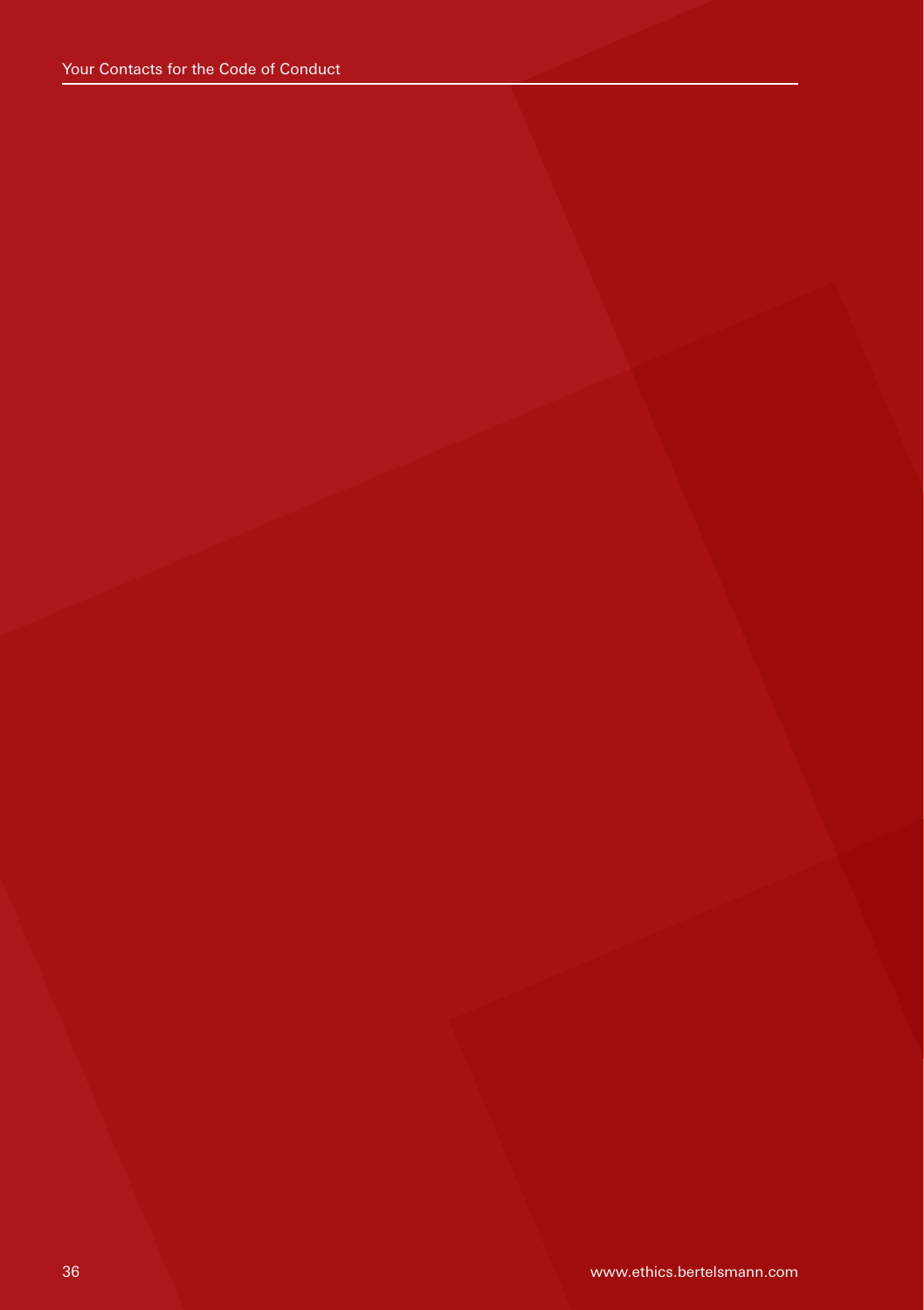# 4 Your contacts for the Code of Conduct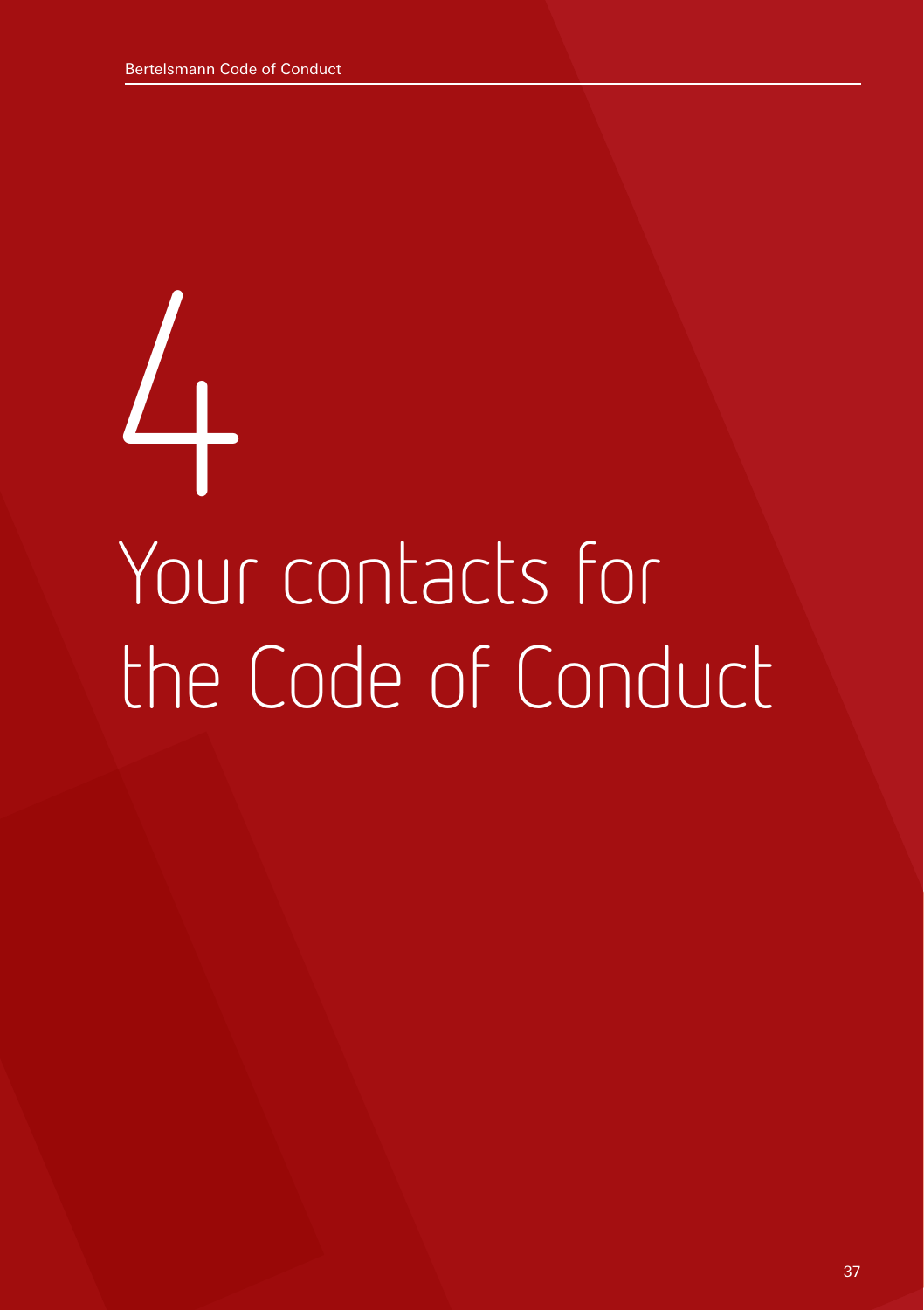At Bertelsmann, you will always find an open door if you need advice, want to discuss a concern about potential misconduct or want to provide suggestions for improving compliance procedures.

Many concerns about workplace conduct can be resolved by raising them constructively with the persons directly involved or by seeking assistance from local contact persons. Other issues, such as illegal business practices, might be better addressed with somebody outside your local environment.

Retaliation against employees who raise concerns in good faith about suspected misconduct is prohibited (see 2.1.2 "Freedom to speak without fear of retaliation"). Employees who experience retaliation should contact the Bertelsmann Ethics & Compliance Department.

The following resources are available both for employees and for third parties.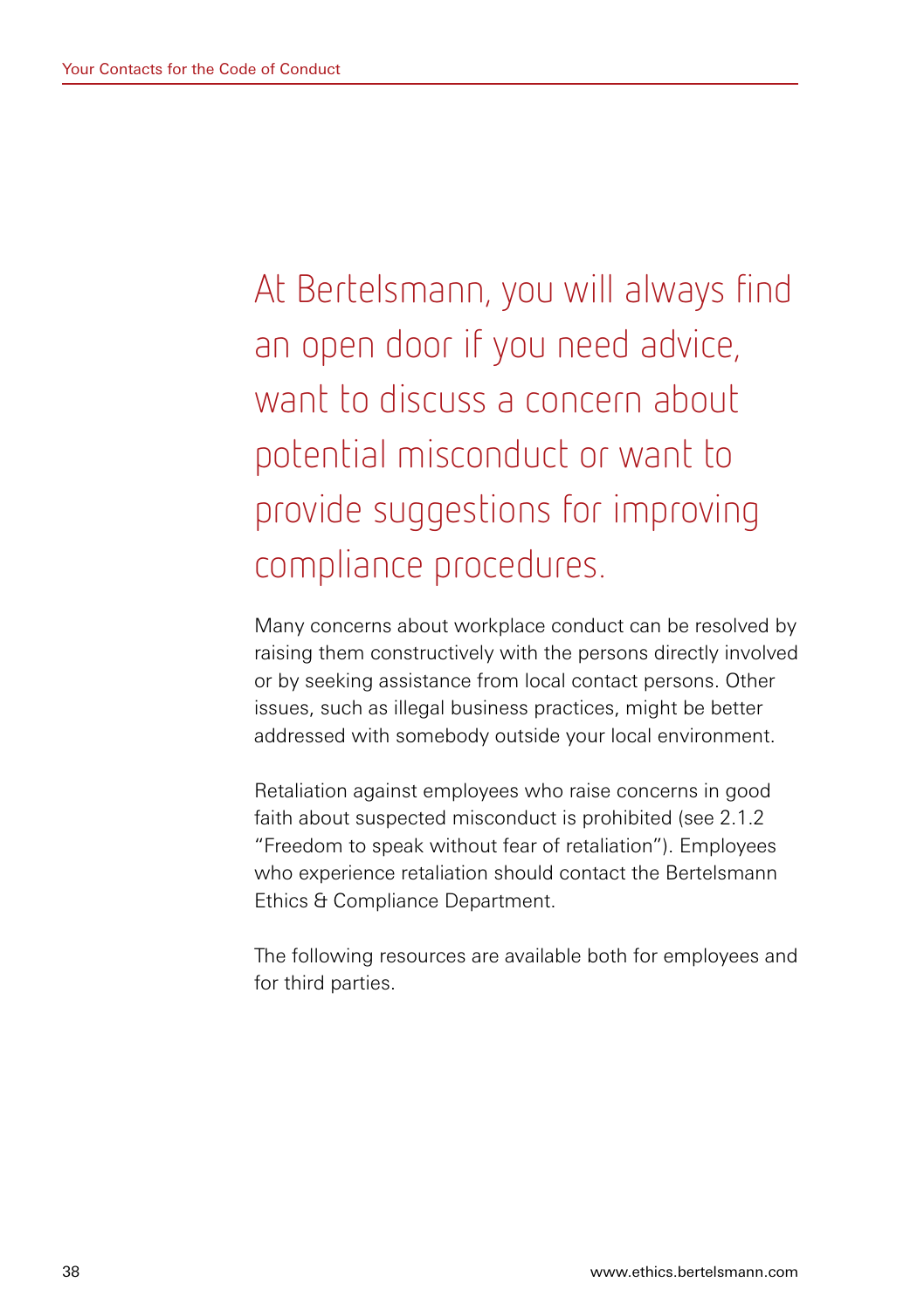# $\frac{1}{2}$

### In your immediate working environment

You can contact a person in your immediate working environment to discuss questions regarding the Code of Conduct or to report violations; for instance:

- > Your supervisor
- > The senior management of your company
- > The Human Resources, Legal, Finance or Audit departments, or, if applicable, your employee representatives.

A list of people to contact within specific Bertelsmann subsidiaries can be found online at www.ethics.bertelsmann.com.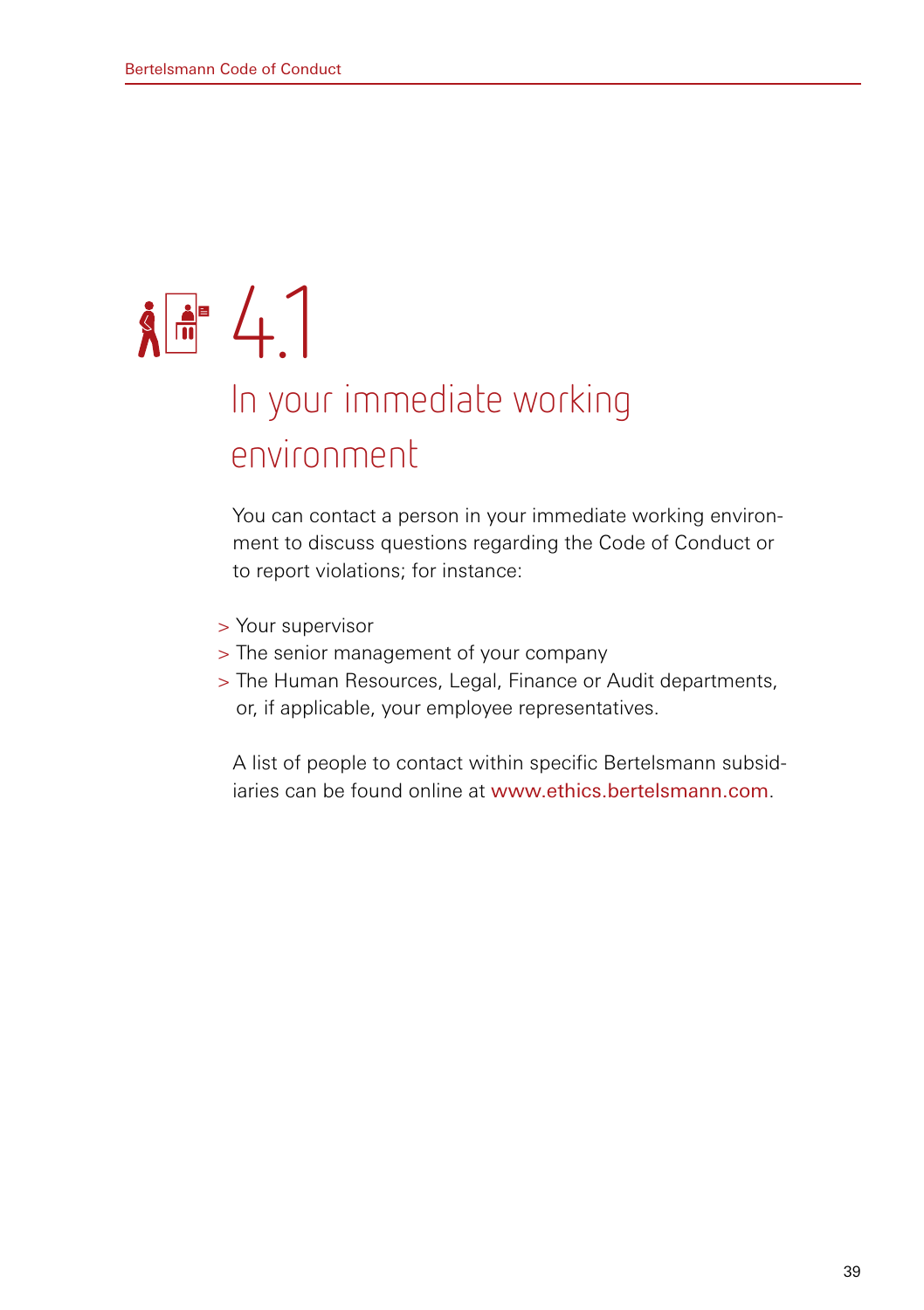## $47$ The Bertelsmann Corporate Center

If you are uncomfortable addressing your concern locally, or if your local queries have been ineffective, you may also contact the appropriate department at the Bertelsmann Corporate Center, in particular the Ethics & Compliance Department. A key responsibility of the Bertelsmann Ethics & Compliance Department is to support requests relating to the Code of Conduct and to ensure that reports of violations are investigated. Investigations are conducted with the greatest possible regard for confidentiality and in compliance with data protection requirements.

#### Ethics & Compliance

Germany: Phone +49 (0) 52 41-80-421 01 Fax +49 (0) 52 41-80-942 74 USA: Phone +1 212 782-10 57 Fax +1 212 782-10 59 ethics@bertelsmann.com www.ethics.bertelsmann.com

#### Audit

Phone +49 (0) 52 41-80-722 39 Fax +49 (0) 52 41-80-12 06 audit@bertelsmann.com

#### Human Resources

Phone +49 (0) 52 41-80-418 00 Fax +49 (0) 52 41-80-66 10 corporateHR@bertelsmann.com

### Legal

Phone +49 (0) 52 41-80-21 92 Fax +49 (0) 52 41-80-621 92 legal@bertelsmann.com

#### Legal—Antitrust

Phone +49 (0) 52 41-80-21 92 Fax +49 (0) 52 41-80-621 92 antitrust@bertelsmann.com

### The postal address for all these departments is:

Bertelsmann SE & Co. KGaA Carl-Bertelsmann-Straße 270 33311 Gütersloh Germany Phone +49 (0) 52 41-80-0 Fax +49 (0) 52 41-80-96 62 www.bertelsmann.com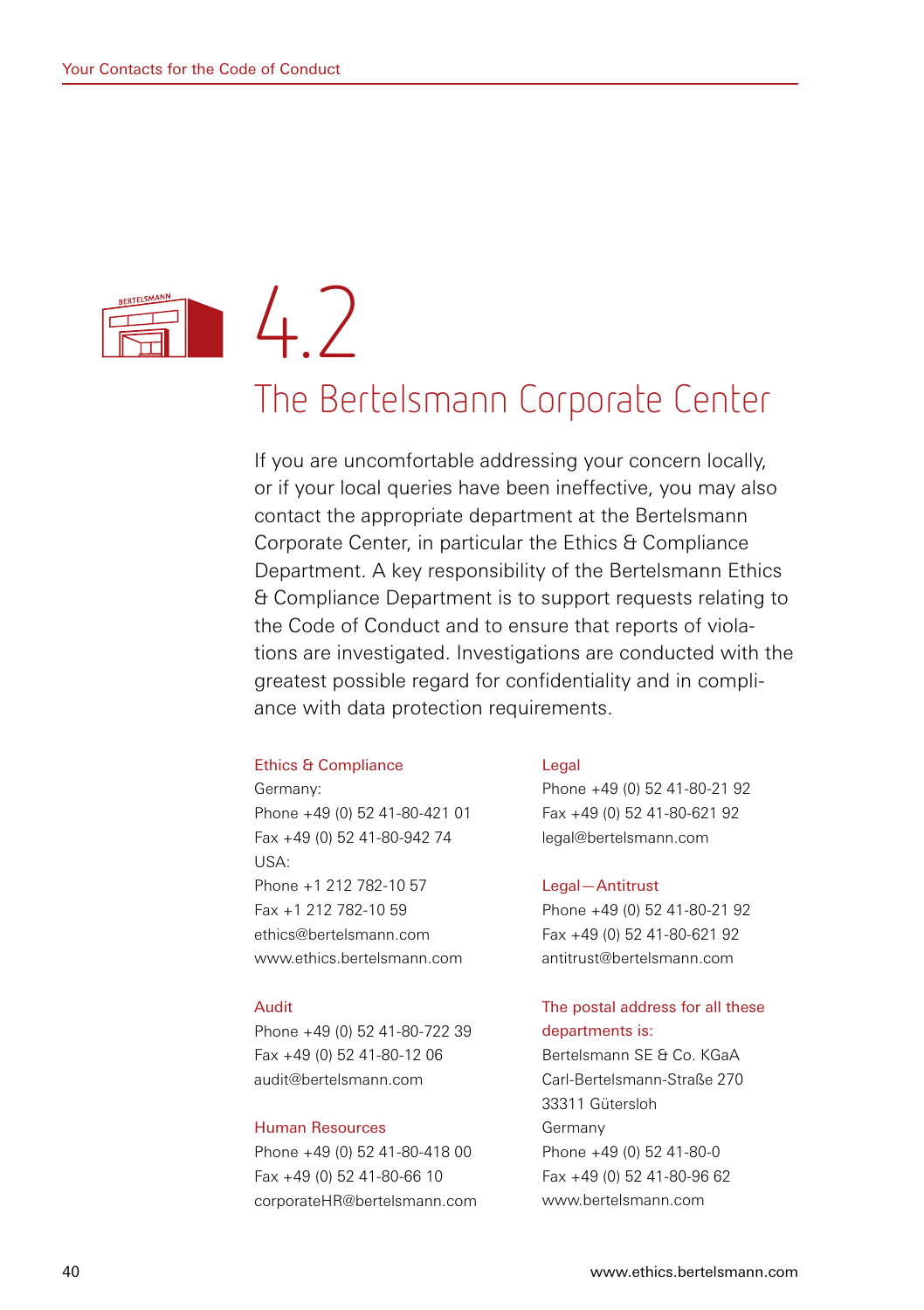# **24.3** Internet-based system

You may also report substantial violations against the Code of Conduct, specifically illegal business practices, using an internet-based system. The system is available in multiple languages and allows for a confidential and specially encrypted, secure dialogue with the Bertelsmann Ethics & Compliance Department.

### www.reportconcerns.com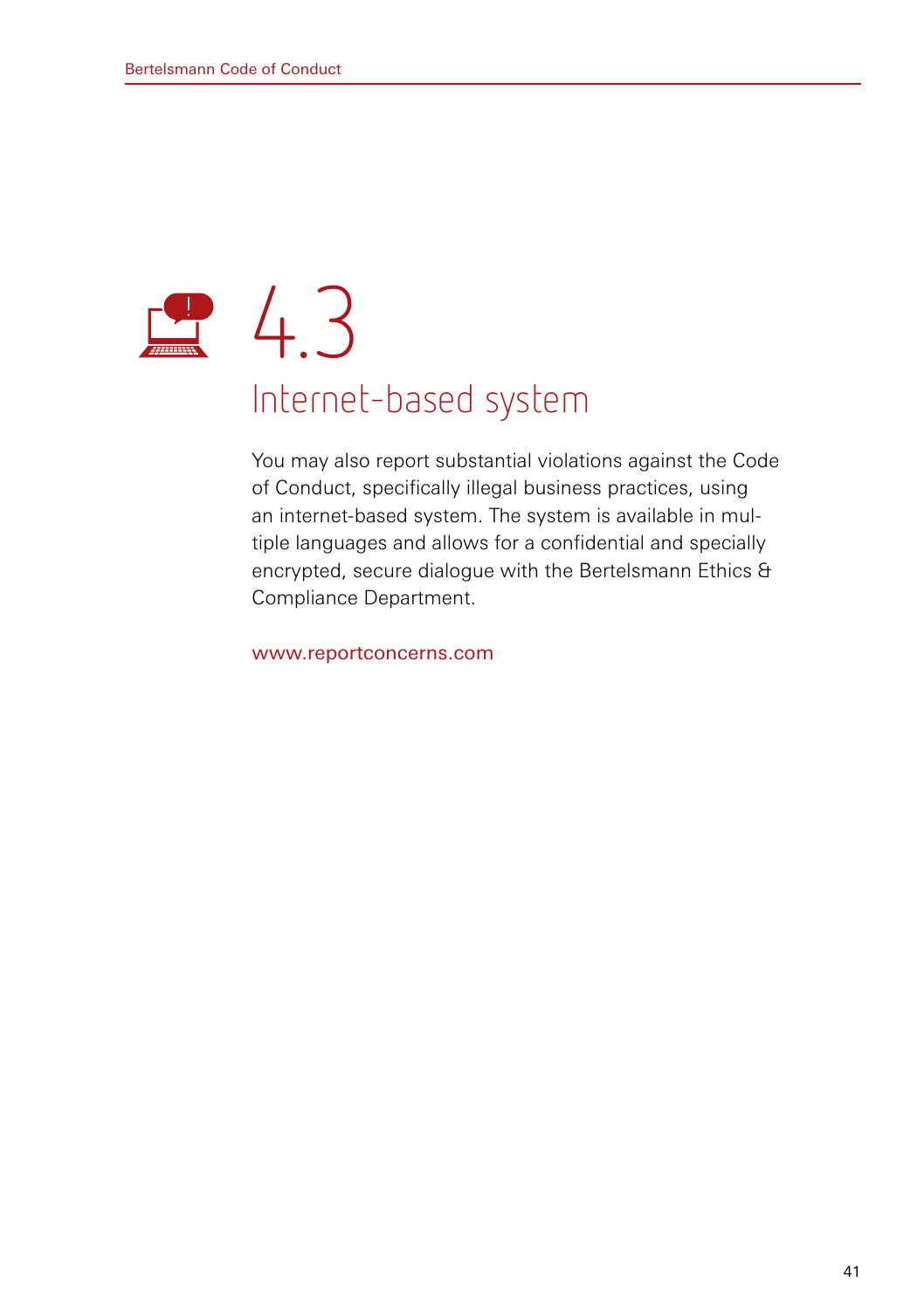# $\frac{1}{2}$  4.4 **Ombudsperson**

You may also contact an external ombudsperson appointed by Bertelsmann. The ombudsperson's role is to provide a neutral and independent channel for inquirers seeking confidential guidance in raising and resolving any suspected substantial violations against the Code of Conduct, especially illegal business practices. The ombudsperson holds all communications with those seeking assistance in strict confidence, and does not disclose confidential communications, including the identity of the inquirer, unless given permission to do so by the inquirer.

All ombudspersons speak English. You may communicate in writing in any language. For more information on language availability, please go to www.ethics.bertelsmann.com.

ombuds@discussconcerns.com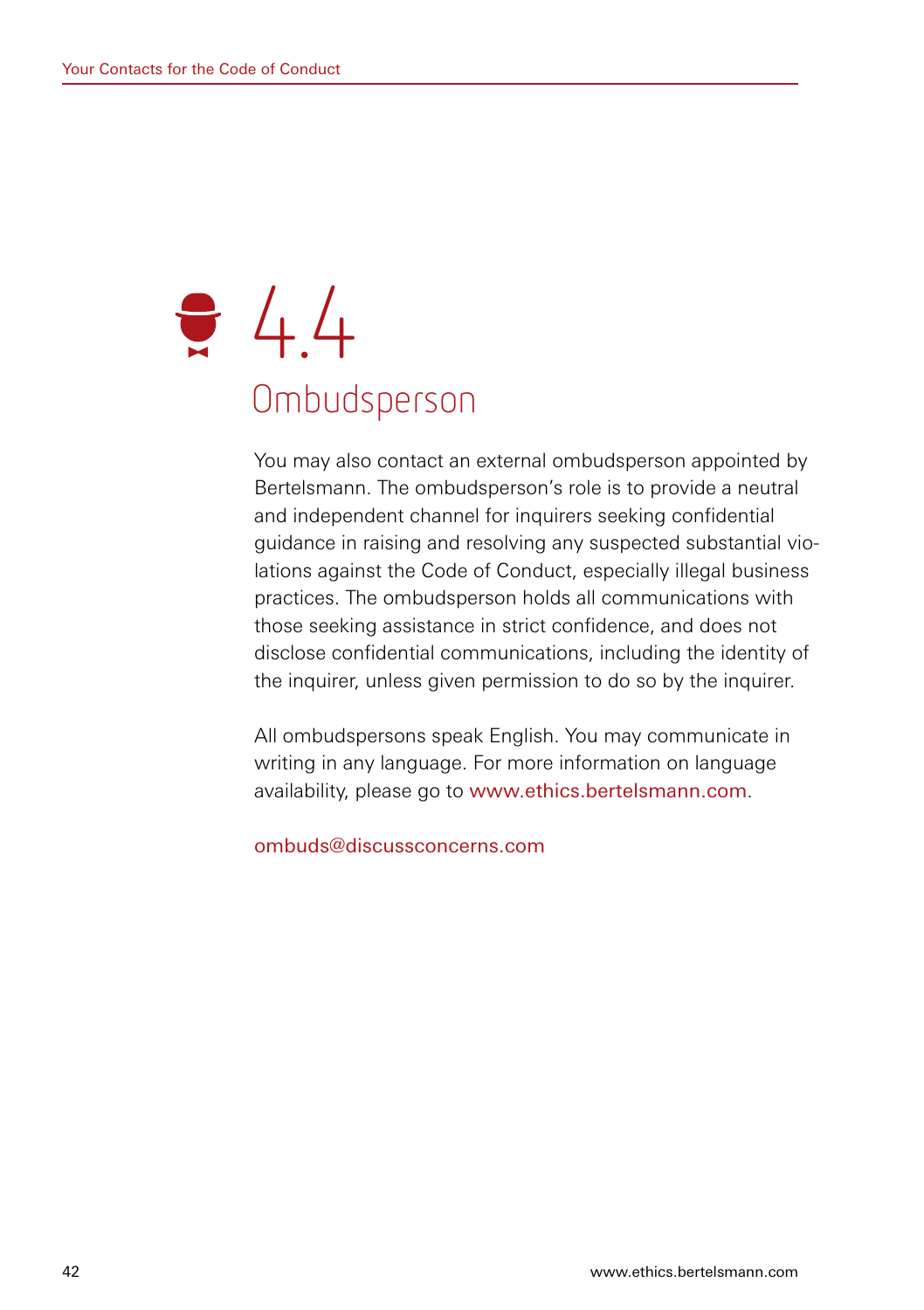Toll-free phone numbers to reach Bertelsmann ombudspersons:

**Argentina** 08 00-666 10 83 Australia 18 00-12 50 84 Austria 08 00-29 56 22 Belgium 08 00-807 65 Brazil 08 00-891-01 98 Canada 877-604-92 03 Chile 800-55 19 00 China (Netcom) 108 00-744-03 55 China (Telecom) 108 00-440-03 36 Colombia 018 00-518-10 48 Croatia 08 00-22 24 48 Costa Rica 08000 111 099 Cyprus 800-924 41 Czech Rep. 800-70 05 58 Denmark 80-60 00 96 Estonia 800-004-43 56 Finland 08 00-91 96 70 France 08 05-54 01 86 **Germany** 08 00-664-78 79 **Greece** 008 00-44 14-59 06 Hong Kong 800-93 03 67

Hungary 06-80 98-34 43 India 00 08 00-440-16 70 Indonesia 01 80-344-16 38 Ireland 18 00-81 28 60 Italy 800-92 46 08 Japan 01 20-92 98 20 Luxembourg 800-231 67 Malaysia 18 00-88 07 50 Mexico 001-888-311-50 54 Morocco\* 002-11-00 11; 855-763-73 36 **Netherlands** 08 00-020-20 08 New Zealand 08 00-68 89 32 Norway 800 30 118 Peru\* 0-800-70-088; 877-566-28 37 Philippines 18 00-14 41-03 90 Poland 008 00-442-11 21 Portugal 800-84 47 13 Romania 0800 89 48 95 Russia 810-800-22 96-10 44 **Singapore** 800-448-16 03

08 00-00 46 87 Slovenia 0800 80 374 South Africa 08 00-98 18 49 South Korea 080-911 0880 Spain 900-81 24 35 Sweden 020-160-56 82 **Switzerland** 08 00-56 21 08 Taiwan 0800 666 323 Thailand 00 18 00-441-55 16 Turkey\* 08 11-288-00 01; 877-566-28 37 Ukraine 0-800-50-2885 United Kingdom 08 00-783-15 06 **Uruguay** 000-411-002-33 56 USA 877-278-03 03 Venezuela 0800 100 88 34

Slovakia

\*Please dial the first phone number and wait to be prompted. Then dial the second phone number.

A list of toll-free phone numbers is also available online at www.ethics.bertelsmann.com.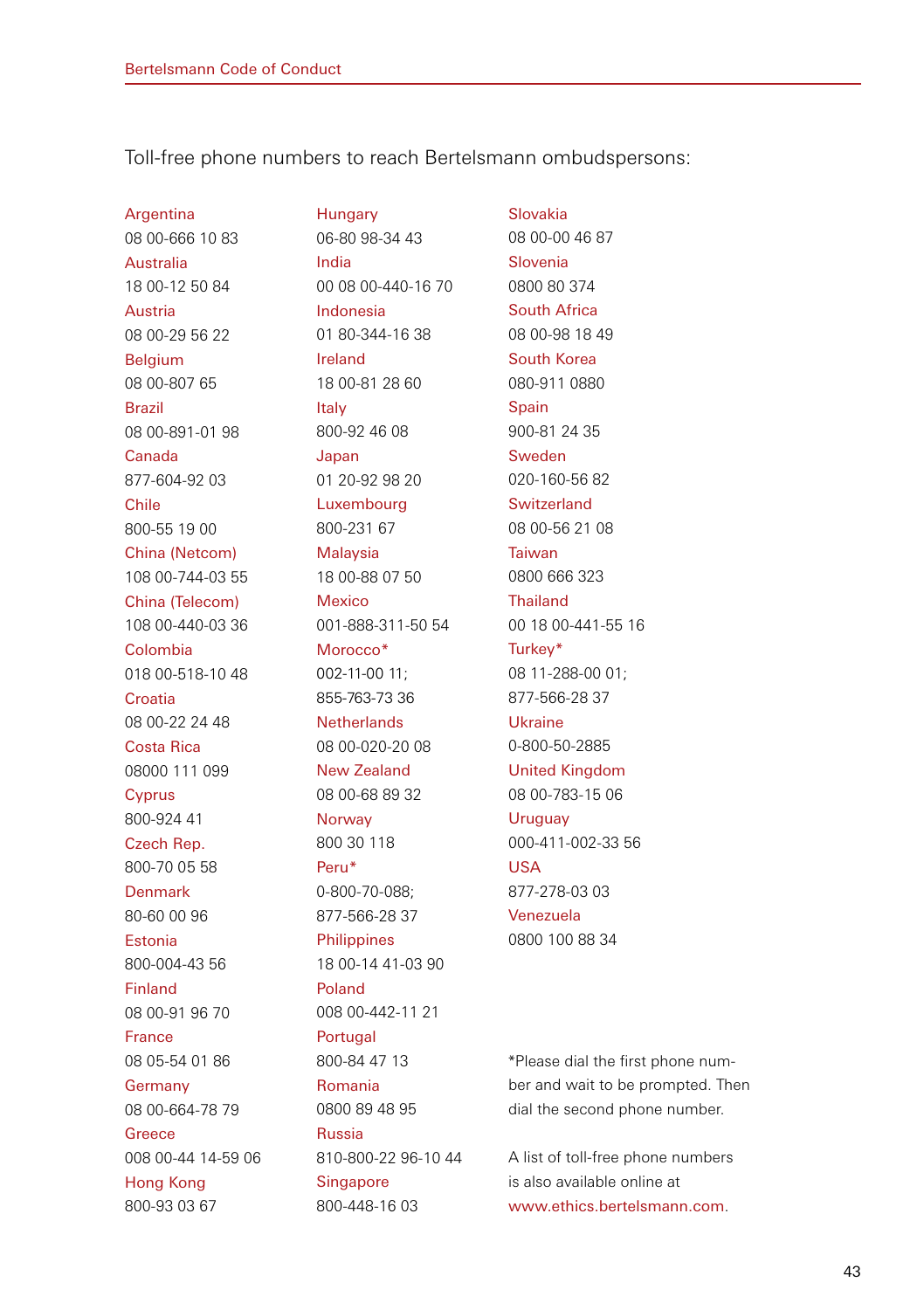# Index

### $\Delta$

Advertising 23, 28 Age 13 Agents 17 Antitrust 20, 30, 40 Antitrust laws 20, 30 Assets 15, 26

### B

Balance sheet manipulation 26 Boycott 20 Bribe 19 Bribery 19 Bullying 13 Business partners 6–7, 11, 17, 30

### $\bigcup$

Capital movements 17 Child labor 33 Collective bargaining 33 Company property 15, 29 Competition laws 20 Compliance with the law 6–7, 11, 17, 18, 20, 23, 25, 33 Concerns 12, 38, 40 Confidentiality 25, 30, 40, 41, 42 Conflicts of interest 14 Consultant 17 Contacts 7, 11, 12, 36–43 Contribution 19 Copyright 24, 29

## $\mathsf{C}$

Corporate Center 40 Corruption 19

### D

Data protection 25, 40 Data protection officer 25 Digital information 29 Disability 13 Discrimination 13, 33

### E

Economic embargo 17 Editorial independence 23 Embargo 17 Embezzlement 15 Environment 6, 33 Equal opportunities 13 Ethics & Compliance department 7, 38, 40, 41 Ethnic origin 13 Exploitation 33 Export control 17

### F

Fair competition 20 Fair working conditions 33 Financial integrity 26 Financial reporting 26 Forced labor 33 Fraud 15, 28 Freedom of association 33

### G

Gender 13 Government 18 Government regulators 18 Governmental bodies 18 Governmental relations 18

### H

Handling of information 23, 27 Harassment 13 Health 21, 25, 33 Hospitality 19 Human rights 33

### I

J

Import control 17 Individual rights 33 Information technology security 29 Insider information 27, 30 Insider trading 27 Intellectual property 15, 24, 29, 30 Internet-based system 41 Intimidation 12, 13

Journalistic independence 23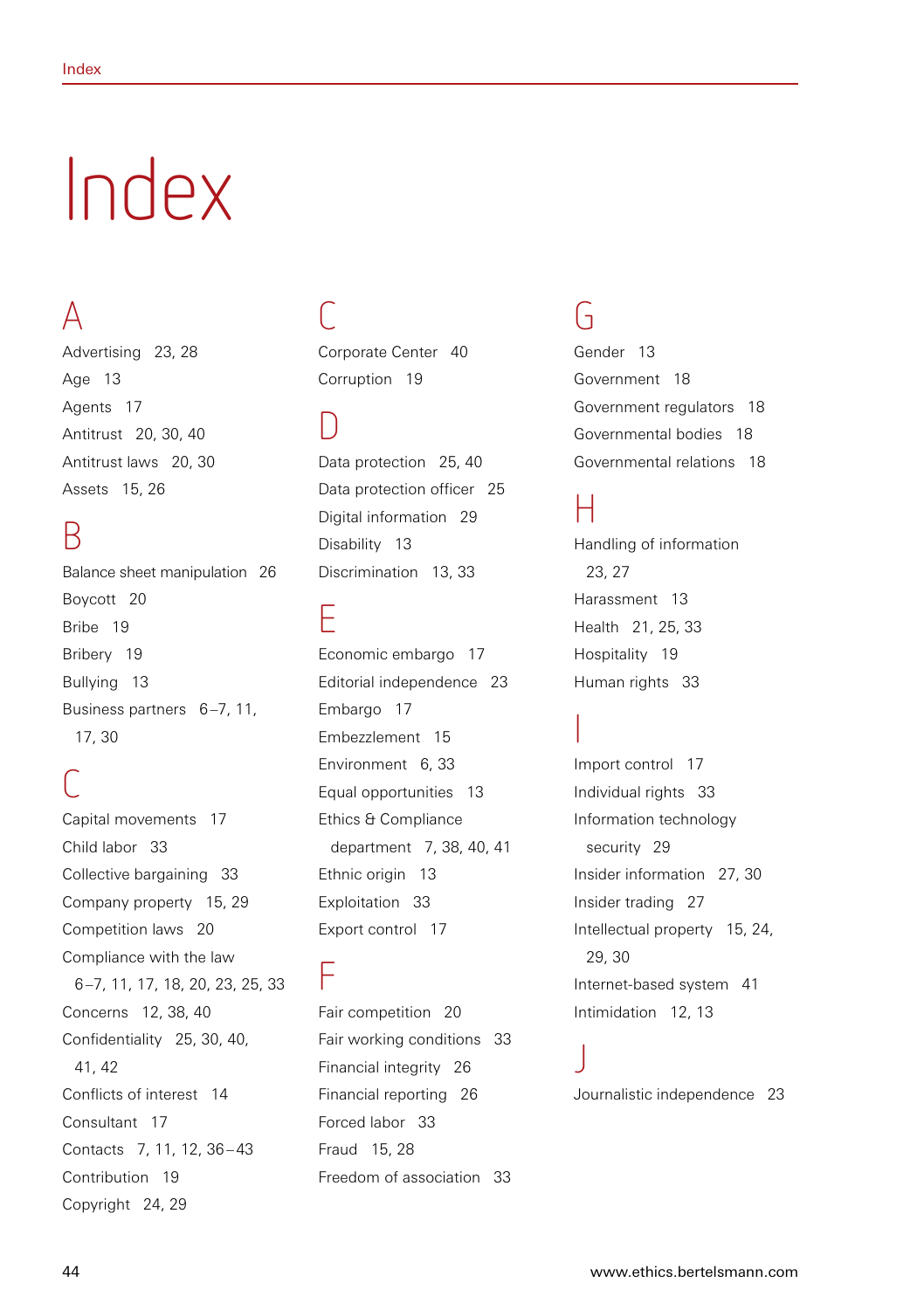### L

Legal advice 11, 18, 20, 25, 27, 30, 38, 39, 40 Licenses 18

### M

Managers 7, 11, 12, 33 Marketing 28 Media independence 23 Misappropriation 15 Misleading information 28 Money laundering 15

### N

National origin 13

### $\bigcirc$

Ombudsperson 42f. One Voice Policy 31

### P

Parental status 13 Passwords 29 Personal data 25, 29 Political lobbying 18 Pregnancy 13 Price fixing 20 Privacy 23, 25, 30, 33 Product safety 21 Public official 19 Public relations 30 Public statement 30f.

### R

Recordkeeping 26 Religion 13 Reports 40ff. Respect 13 Retaliation 7, 12

### $\varsigma$

Safety 21 Sales 20, 28 Securities 27 Security 29, 33 Separation of editorial content and commercial advertising 23 Sexual orientation 13 Sponsorship 19 Social media 30 Speaking up freely 12 Statements regarding products & services 28 Suppliers 17, 20

### T

Tax evasion 15 Terrorism financing 17 Theft 15, 29 Third parties 16,17, 30, 33, 38 Threat 29 Trade control 17

### U

Unfair methods of competition 20 Use of work materials 15

### W

Working conditions 33 Work materials 15